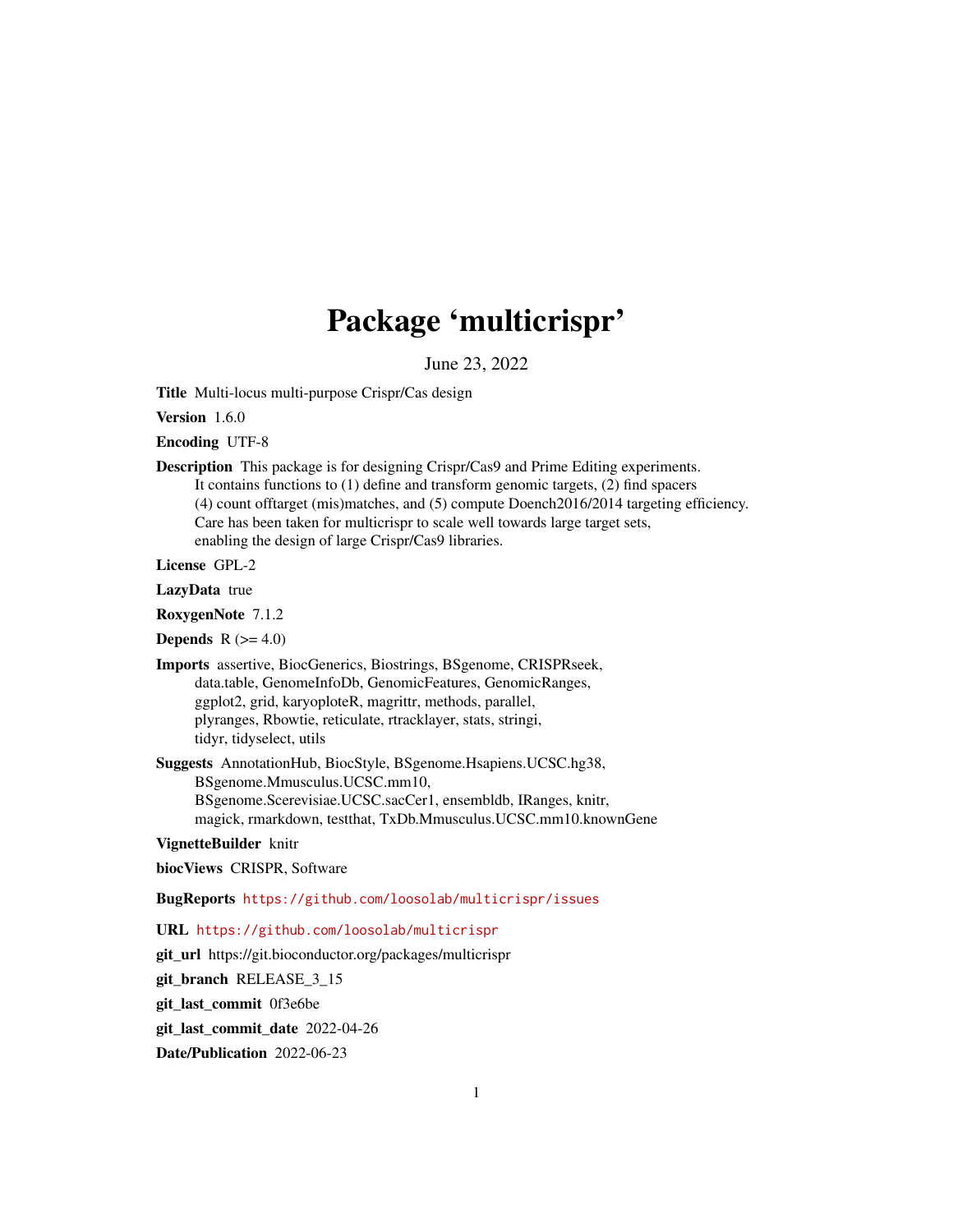<span id="page-1-0"></span>Author Aditya Bhagwat [aut, cre], Rene Wiegandt [ctb], Mette Bentsen [ctb], Jens Preussner [ctb], Michael Lawrence [ctb], Hervé Pagès [ctb], Johannes Graumann [sad], Mario Looso [sad, rth]

Maintainer Aditya Bhagwat <aditya.bhagwat@mpi-bn.mpg.de>

## R topics documented:

|                   |  |  | $\overline{2}$  |
|-------------------|--|--|-----------------|
|                   |  |  | $\overline{4}$  |
|                   |  |  | 5               |
|                   |  |  | 6               |
|                   |  |  | $\overline{7}$  |
|                   |  |  | 8               |
|                   |  |  | 8               |
|                   |  |  | 10              |
| $extend_p = to_g$ |  |  | 11              |
|                   |  |  | 12              |
|                   |  |  | $\overline{13}$ |
|                   |  |  | 13              |
|                   |  |  | - 14            |
|                   |  |  | -16             |
|                   |  |  | -18             |
|                   |  |  | -19             |
|                   |  |  | - 19            |
|                   |  |  | - 20            |
|                   |  |  |                 |
|                   |  |  | 22              |
|                   |  |  |                 |
|                   |  |  | 24              |
|                   |  |  |                 |
|                   |  |  | 28              |
|                   |  |  |                 |

#### **Index** [29](#page-28-0)

add\_genome\_matches *Add genome matches*

#### Description

Add genome matches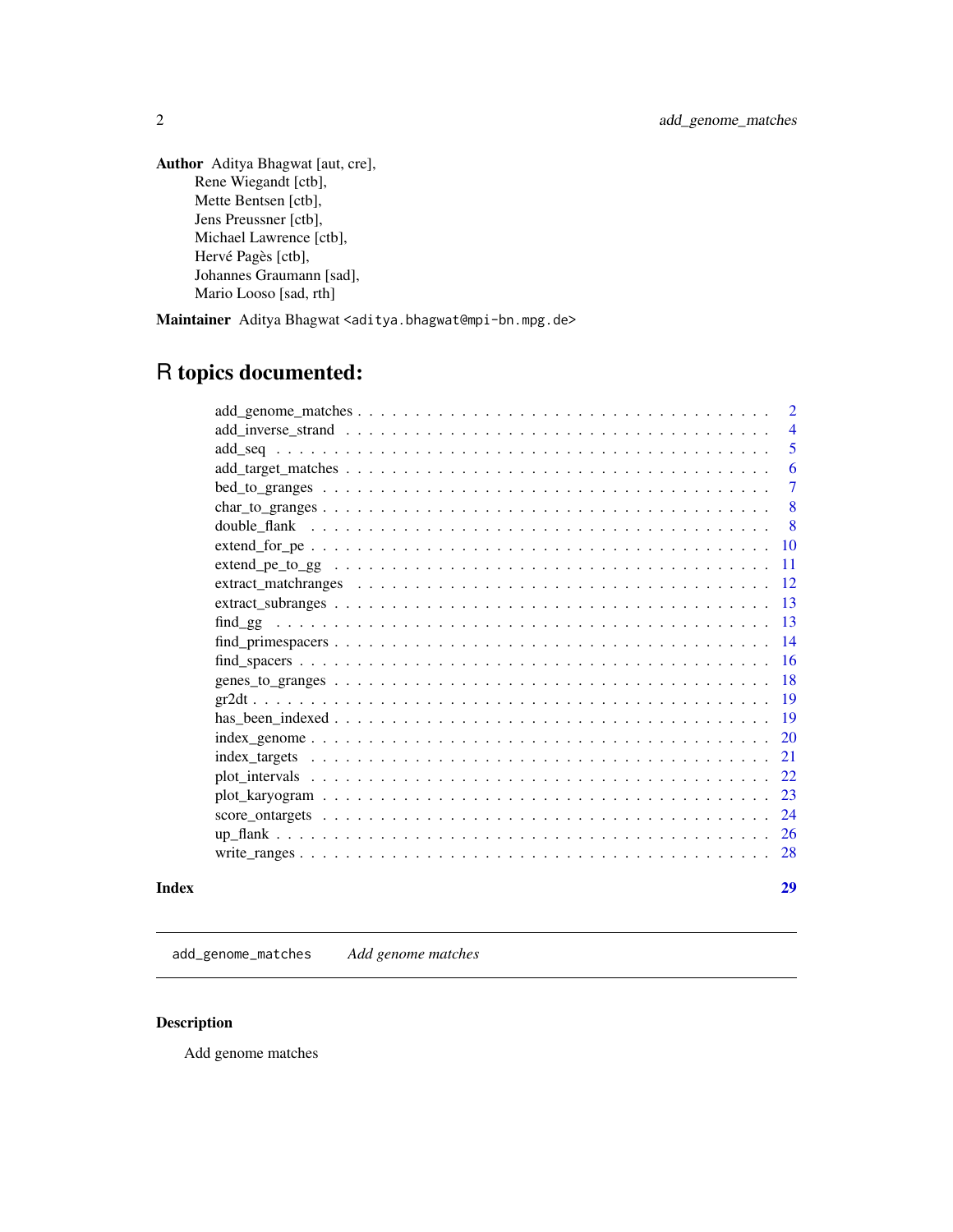add\_genome\_matches 3

#### Usage

```
add_genome_matches(
  spacers,
  bsgenome = getBSgenome(genome(spacers)[1]),
 mismatches = 2,
  pam = "NGG",
  offtargetmethod = c("bowtie", "pdict")[1],
  outdir = OUTDIR,
  indexedgenomesdir = INDEXEDGENOMESDIR,
  verbose = TRUE
)
```
#### Arguments

| spacers           | <b>GRanges</b>                 |  |
|-------------------|--------------------------------|--|
| bsgenome          | <b>B</b> Sgenome               |  |
| mismatches        | number                         |  |
| pam               | string                         |  |
| offtargetmethod   |                                |  |
|                   | 'bowtie' or 'pdict'            |  |
| outdir            | bowtie output directory        |  |
| indexedgenomesdir |                                |  |
|                   | directory with indexed genomes |  |
| verbose           | TRUE (default) or FALSE        |  |
|                   |                                |  |

#### Value

GRanges

```
require(magrittr)
file <- system.file('extdata/SRF.bed', package='multicrispr')
bsgenome <- BSgenome.Mmusculus.UCSC.mm10::BSgenome.Mmusculus.UCSC.mm10
targets0 <- bed_to_granges(file, 'mm10')
targets <- extend(targets0)
spacers <- find_spacers(targets, bsgenome, complement = FALSE,
                        ontargetmethod = NULL, offtargetmethod = NULL)
spacers %<>% extract(1:100)
spacers %<>% add_genome_matches(bsgenome)
```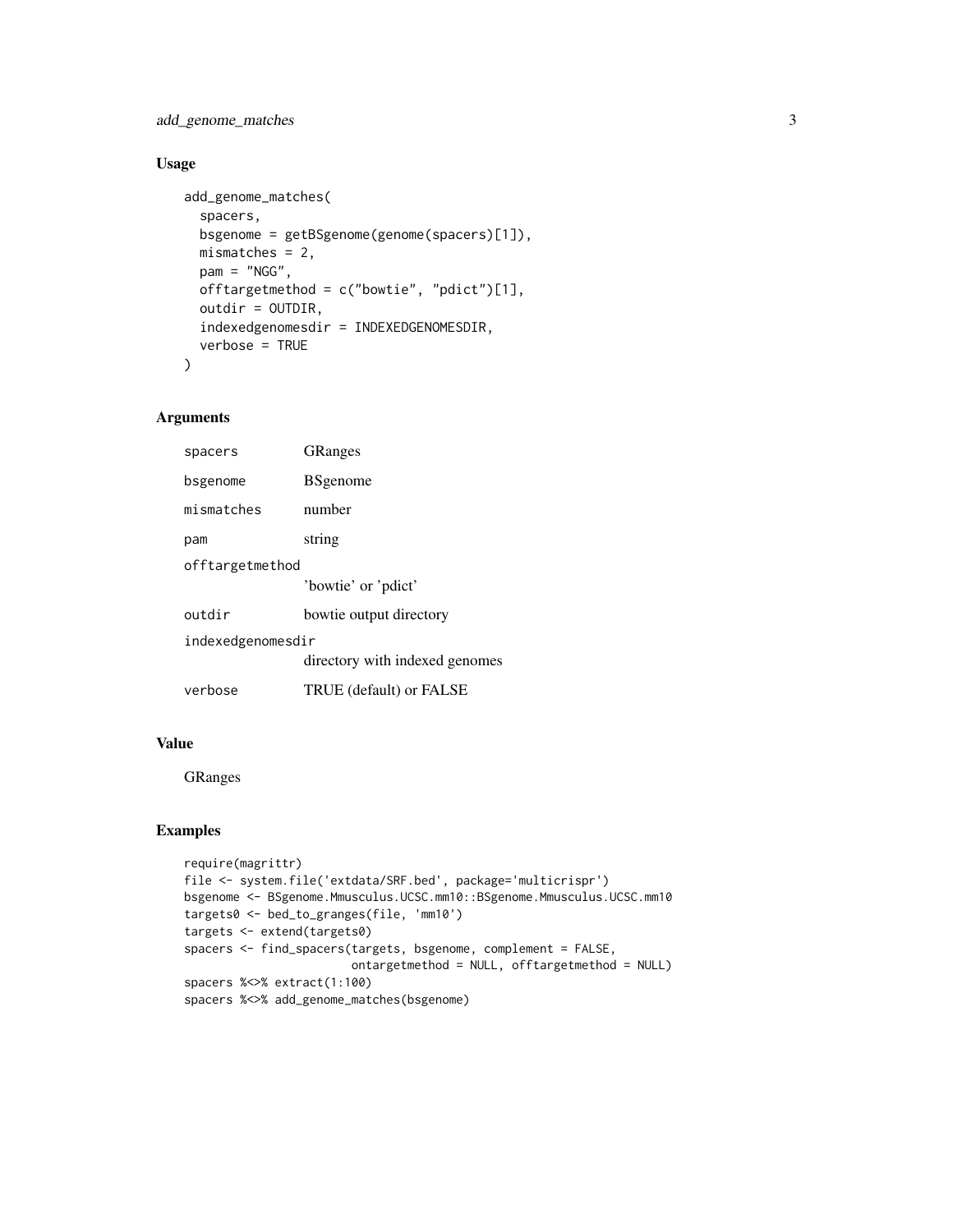<span id="page-3-0"></span>add\_inverse\_strand *Add inverse strand*

#### Description

Add inverse strand

#### Usage

```
add_inverse_strand(gr, verbose = FALSE, plot = FALSE, ...)
```
#### Arguments

| gr      | GRanges-class            |
|---------|--------------------------|
| verbose | TRUE or FALSE (default)  |
| plot    | TRUE or FALSE (default)  |
|         | plot_intervals arguments |

#### Value

[GRanges-class](#page-0-0)

```
# PE example
#-----------
   require(magrittr)
   bsgenome <- BSgenome.Hsapiens.UCSC.hg38::BSgenome.Hsapiens.UCSC.hg38
   gr <- char_to_granges(c(PRNP = 'chr20:4699600:+', \qquad # snp
                          HBB = 'chr11:5227002:-', # snp
                          HEXA = 'chr15:72346580-72346583:-', # del
                          CFTR = 'chr7:117559593-117559595:+'), # ins
                        bsgenome)
   add_inverse_strand(gr, plot = TRUE)
# TFBS example
#-------------
   bedfile <- system.file('extdata/SRF.bed', package='multicrispr')
   gr <- bed_to_granges(bedfile, genome = 'mm10')
   add_inverse_strand(gr)
```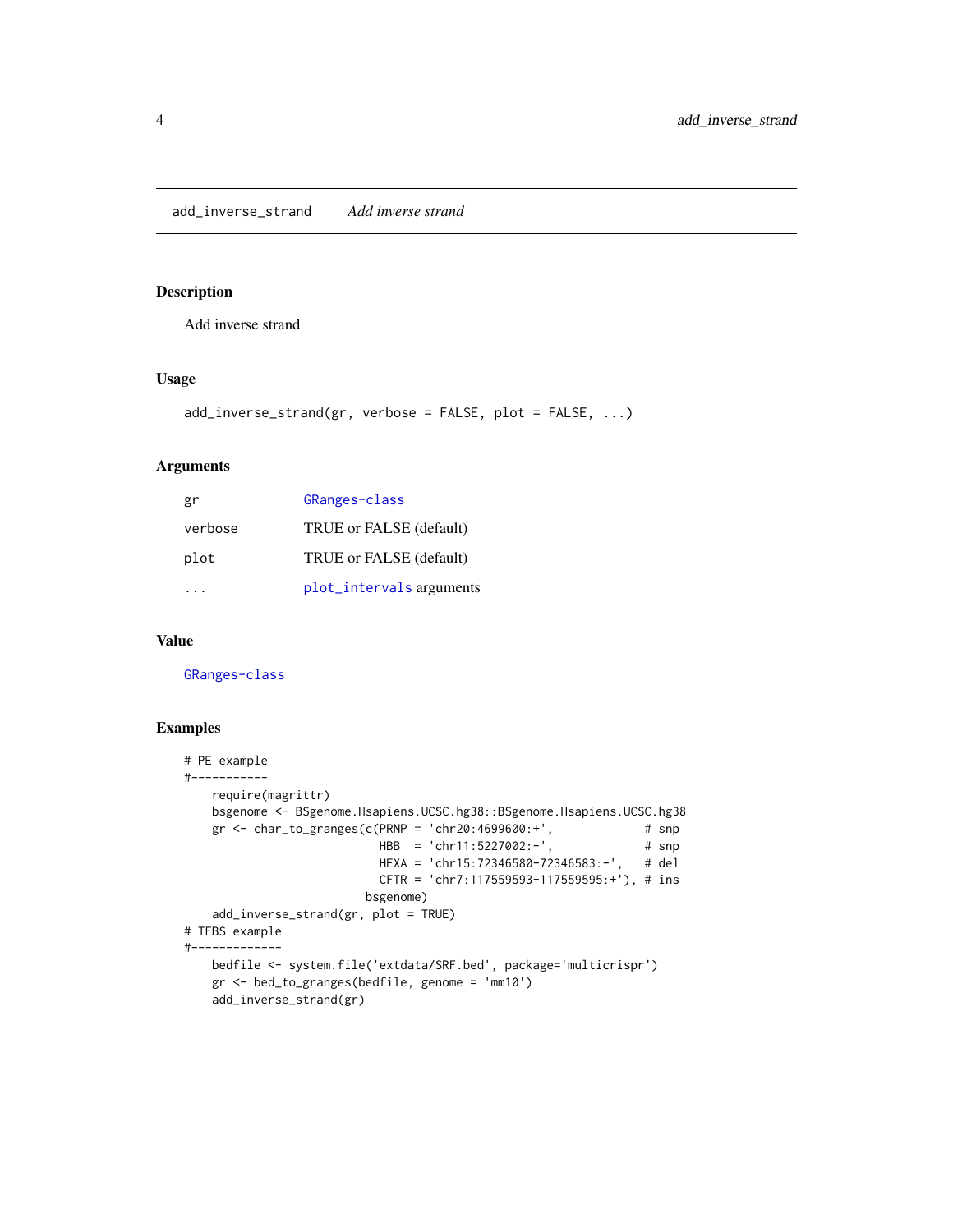<span id="page-4-0"></span>

#### Description

Add sequence to GRanges

#### Usage

```
add_seq(gr, bsgenome, verbose = FALSE, as.character = TRUE)
```
#### Arguments

| gr           | GRanges-class           |
|--------------|-------------------------|
| bsgenome     | BSgenome-class          |
| verbose      | TRUE or FALSE (default) |
| as.character | TRUE (default) or FALSE |

#### Value

[GRanges-class](#page-0-0)

```
# PE example
#-----------
   require(magrittr)
   bsgenome <- BSgenome.Hsapiens.UCSC.hg38::BSgenome.Hsapiens.UCSC.hg38
   gr <- char_to_granges(c(PRNP = 'chr20:4699600:+', # snp
                          HBB = 'chr11:5227002:-', # snp
                          HEXA = 'chr15:72346580-72346583:-', # del
                          CFTR = 'chr7:117559593-117559595:+'), # ins
                        bsgenome)
  (gr %<>% add_seq(bsgenome))
# TFBS example
#-------------
   bsgenome <- BSgenome.Mmusculus.UCSC.mm10::BSgenome.Mmusculus.UCSC.mm10
   bedfile <- system.file('extdata/SRF.bed', package='multicrispr')
   gr <- bed_to_granges(bedfile, 'mm10')
```

```
(gr %<>% add_seq(bsgenome))
```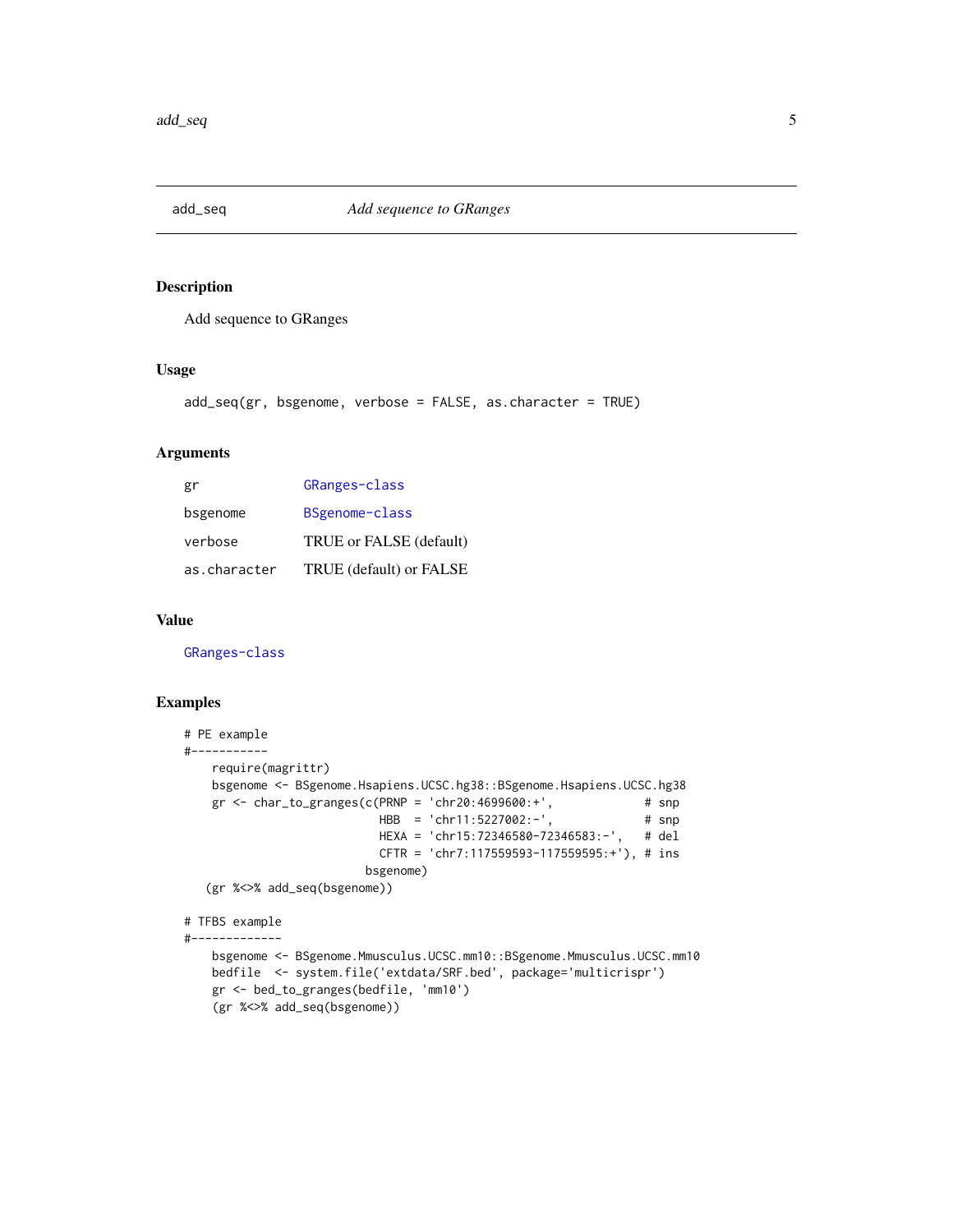<span id="page-5-0"></span>add\_target\_matches *Add target matches*

### Description

Add target matches

#### Usage

```
add_target_matches(
  spacers,
  targets,
  bsgenome,
 mismatches = 2,
 pam = "NGG",outdir = OUTDIR,
  verbose = TRUE
)
```
#### Arguments

| spacers    | <b>GRanges</b>          |
|------------|-------------------------|
| targets    | <b>GRanges</b>          |
| bsgenome   | <b>B</b> Sgenome        |
| mismatches | number                  |
| pam        | string                  |
| outdir     | bowtie output directory |
| verbose    | TRUE (default) or FALSE |

#### Value

GRanges

```
require(magrittr)
file <- system.file('extdata/SRF.bed', package='multicrispr')
bsgenome <- BSgenome.Mmusculus.UCSC.mm10::BSgenome.Mmusculus.UCSC.mm10
targets0 <- bed_to_granges(file, 'mm10')
targets <- extend(targets0)
spacers <- find_spacers(targets, bsgenome, complement = FALSE,
                       ontargetmethod = NULL, offtargetmethod = NULL)
spacers %<>% add_target_matches(targets, bsgenome)
```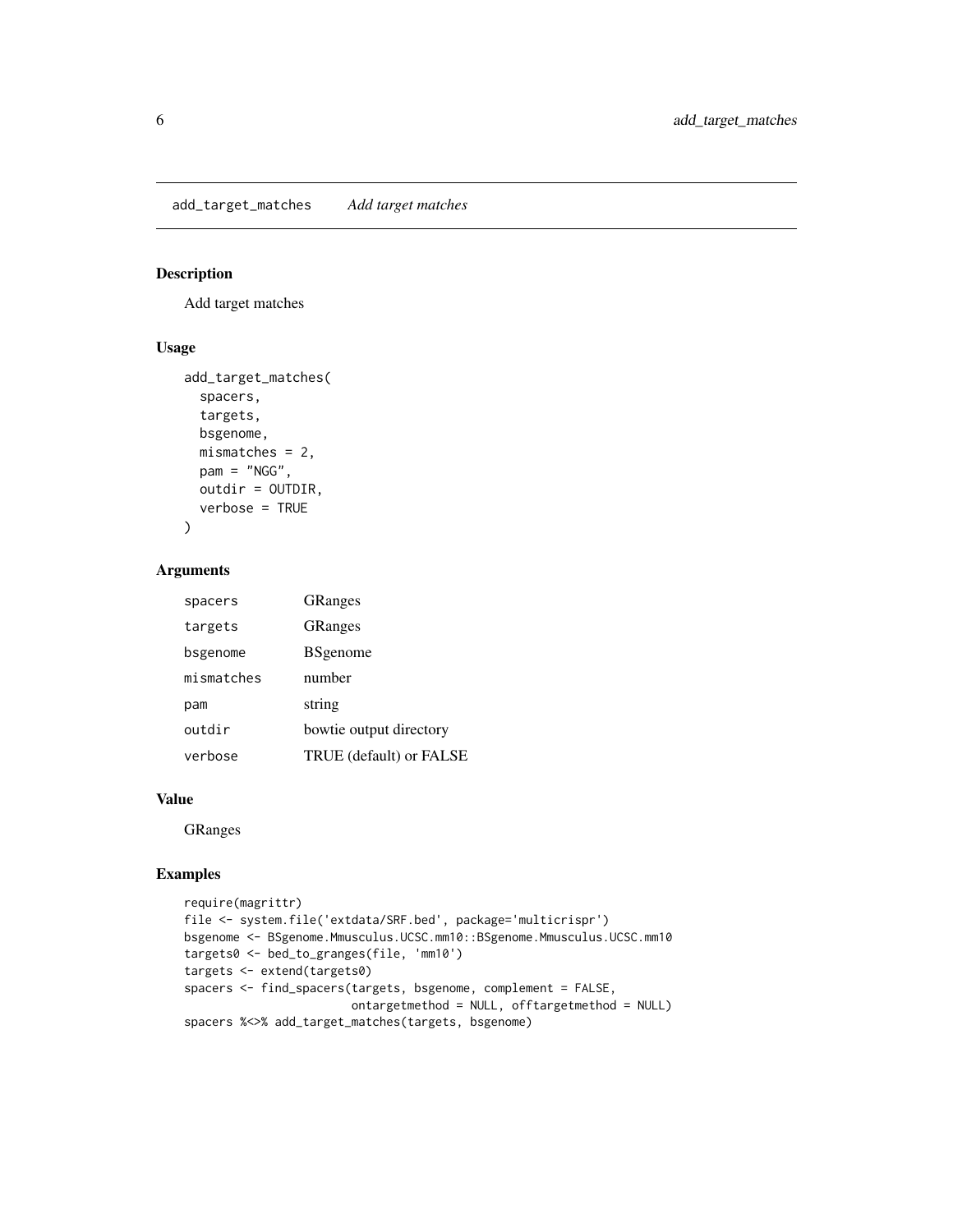<span id="page-6-1"></span><span id="page-6-0"></span>bed\_to\_granges *Read bedfile into GRanges*

### Description

Read bedfile into GRanges

#### Usage

```
bed_to_granges(
  bedfile,
  genome,
  txdb = NULL,do_order = TRUE,
  plot = TRUE,
  verbose = TRUE
\overline{\phantom{a}}
```
#### Arguments

| bedfile  | file path                                               |
|----------|---------------------------------------------------------|
| genome   | string: UCSC genome name $(e.g. \n'mm10')$              |
| txdb     | NULL (default) or TxDb-class (used for gene annotation) |
| do_order | TRUE (default) or FALSE: order on seqnames and star?    |
| plot     | TRUE (default) or FALSE: plot karyogram?                |
| verbose  | TRUE (default) or FALSE                                 |

#### Value

[GRanges-class](#page-0-0)

#### See Also

[char\\_to\\_granges](#page-7-1), [genes\\_to\\_granges](#page-17-1)

```
bedfile <- system.file('extdata/SRF.bed', package = 'multicrispr')
bsgenome <- BSgenome.Mmusculus.UCSC.mm10::BSgenome.Mmusculus.UCSC.mm10
(gr <- bed_to_granges(bedfile, genome='mm10'))
```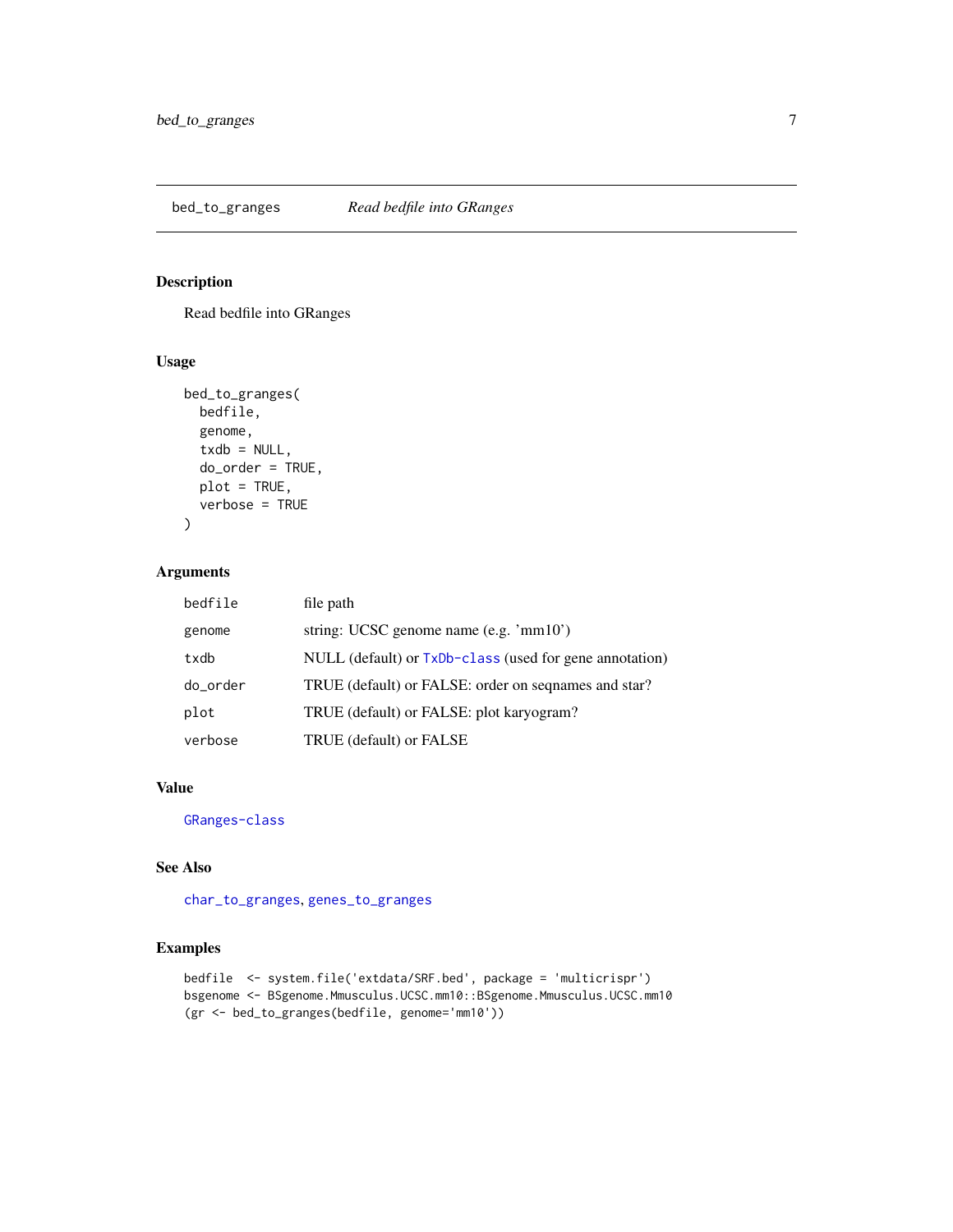<span id="page-7-1"></span><span id="page-7-0"></span>

#### Description

Convert character vector into GRanges

#### Usage

char\_to\_granges(x, bsgenome)

#### Arguments

| x        | character vector |
|----------|------------------|
| bsgenome | BSgenome-class   |

#### Value

[GRanges-class](#page-0-0)

#### See Also

[bed\\_to\\_granges](#page-6-1), [genes\\_to\\_granges](#page-17-1)

#### Examples

```
require(magrittr)
bsgenome <- BSgenome.Hsapiens.UCSC.hg38::BSgenome.Hsapiens.UCSC.hg38
x <- c(PRNP = 'chr20:4699600:+', # snp
       HBB = 'chr11:5227002:-', # snp
      HEXA = 'chr15:72346580-72346583:-', # del
      CFTR = 'chr7:117559593-117559595:+') # ins
gr <- char_to_granges(x, bsgenome)
plot_intervals(gr, facet_var = c('targetname', 'seqnames'))
```
double\_flank *Double flank*

#### Description

Double flank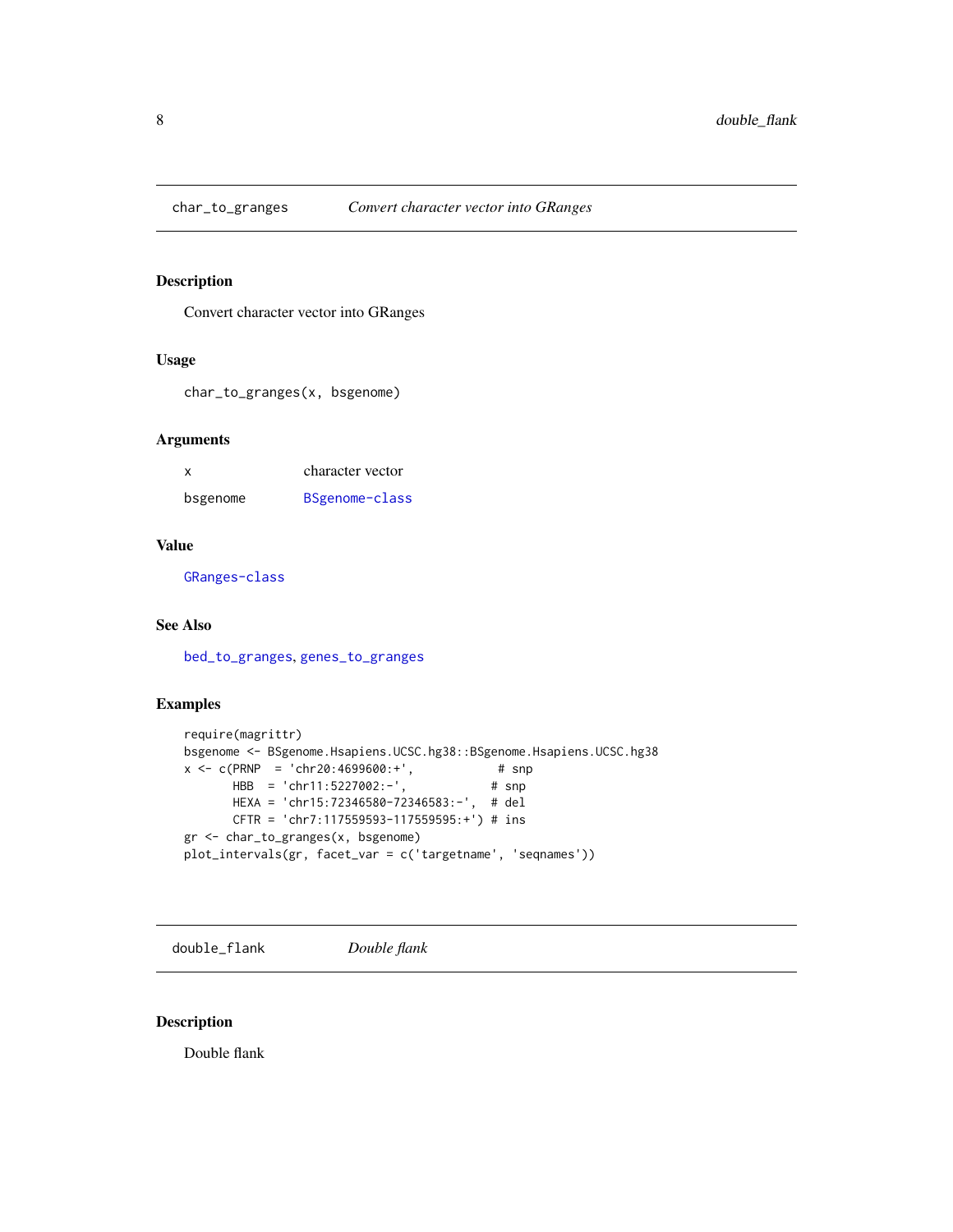double\_flank 9

#### Usage

```
double_flank(
  gr,
  upstart = -200,
  upend = -1,
  downstart = 1,
  downend = 200,
  strandaware = TRUE,
  plot = FALSE,
  linetype_var = "set",
  ...
)
```
#### Arguments

| gr           | GRanges-class                                    |
|--------------|--------------------------------------------------|
| upstart      | upstream flank start in relation to start(gr)    |
| upend        | upstream flank end in relation to start(gr)      |
| downstart    | downstream flank start in relation to end $(gr)$ |
| downend      | downstream flank end in relation to end $(gr)$   |
| strandaware  | TRUE (default) or FALSE                          |
| plot         | TRUE or FALSE (default)                          |
| linetype_var | gr var mapped to linetype                        |
|              | passed to plot_intervals                         |

#### Value

[GRanges-class](#page-0-0)

```
# Prime Editing example
#----------------------
   require(magrittr)
   bsgenome <- BSgenome.Hsapiens.UCSC.hg38::BSgenome.Hsapiens.UCSC.hg38
   gr \le - char_to_granges(c(PRNP = 'chr20:4699600:+', # snp
                          HBB = 'chr11:5227002:-', \t # snpHEXA = 'chr15:72346580-72346583:-', # del
                          CFTR = 'chr7:117559593-117559595:+'), # ins
                        bsgenome)
   double_flank(gr, -10, -1, +1, +20, plot = TRUE)
# TFBS example
#-------------
   bedfile <- system.file('extdata/SRF.bed', package='multicrispr')
   gr <- bed_to_granges(bedfile, genome = 'mm10', plot = FALSE)
   double_flank(gr, plot = TRUE)
```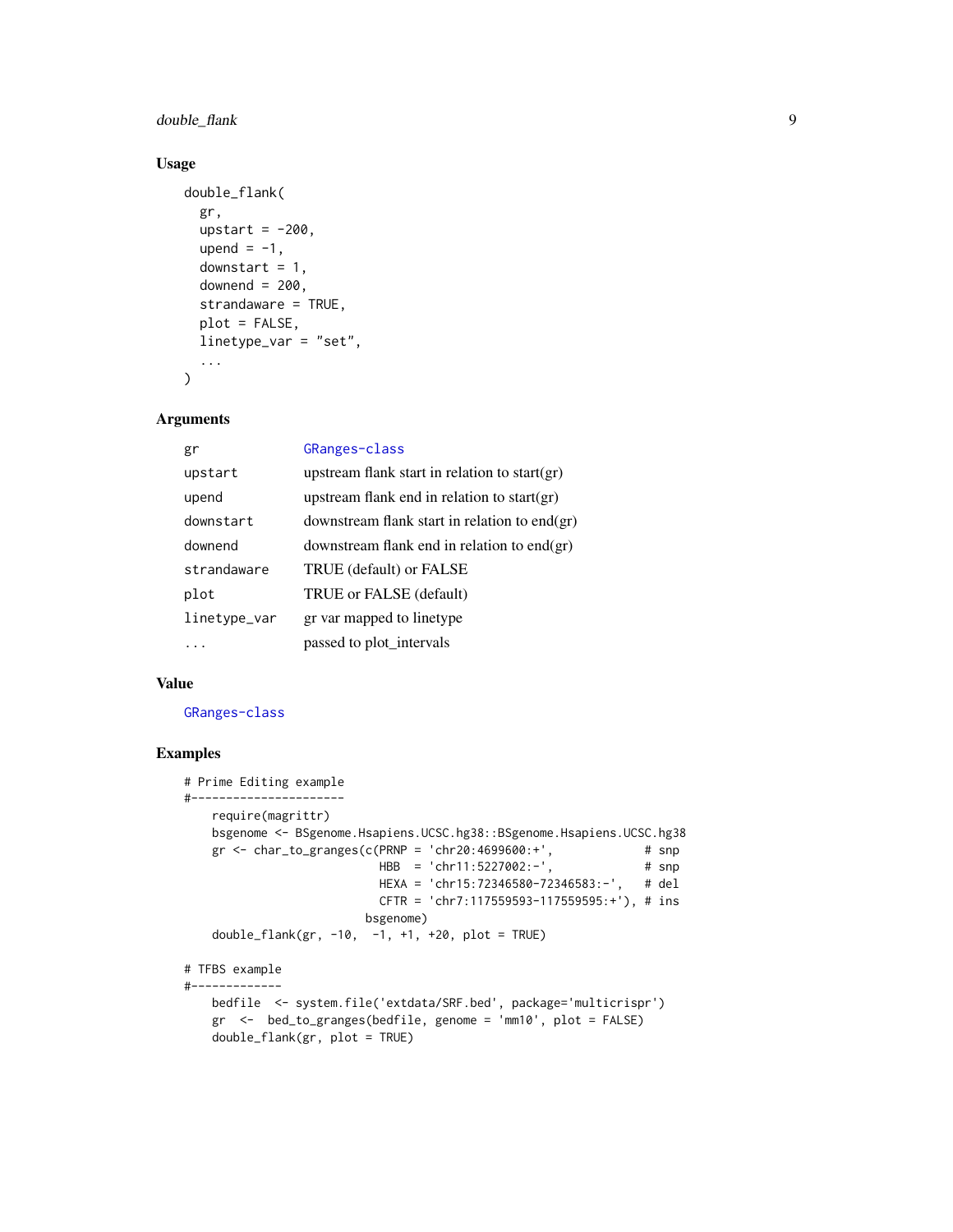<span id="page-9-0"></span>

#### Description

Extend target ranges to span in which to look for spacer-pam seqs

#### Usage

```
extend_for_pe(
  gr,
 bsgenome,
 nrt = 16,
  spacer = strrep("N", 20),
 pam = "NGG",plot = FALSE
)
```
#### Arguments

| gr       | GRanges-class                                     |
|----------|---------------------------------------------------|
| bsgenome | BSgenome-class                                    |
| nrt      | number: reverse transcription length              |
| spacer   | string: spacer pattern in extended IUPAC alphabet |
| pam      | string: pam pattern in extended IUPAC alphabet    |
| plot     | TRUE (default) or FALSE                           |

#### Details

Extend target ranges to find nearby spacers for prime editing

#### Value

[GRanges-class](#page-0-0)

```
require(magrittr)
bsgenome <- BSgenome.Hsapiens.UCSC.hg38::BSgenome.Hsapiens.UCSC.hg38
gr <- char_to_granges(c( PRNP = 'chr20:4699600:+', # snp
                       HBB = 'chr11:5227002:-', # snp
                       HEXA = 'chr15:72346580-72346583:-', # del
                       CFTR = 'chr7:117559593-117559595:+'), # ins
                   bsgenome = bsgenome)
find_primespacers(gr, bsgenome)
(grext <- extend_for_pe(gr))
find_spacers(grext, bsgenome, complement = FALSE)
```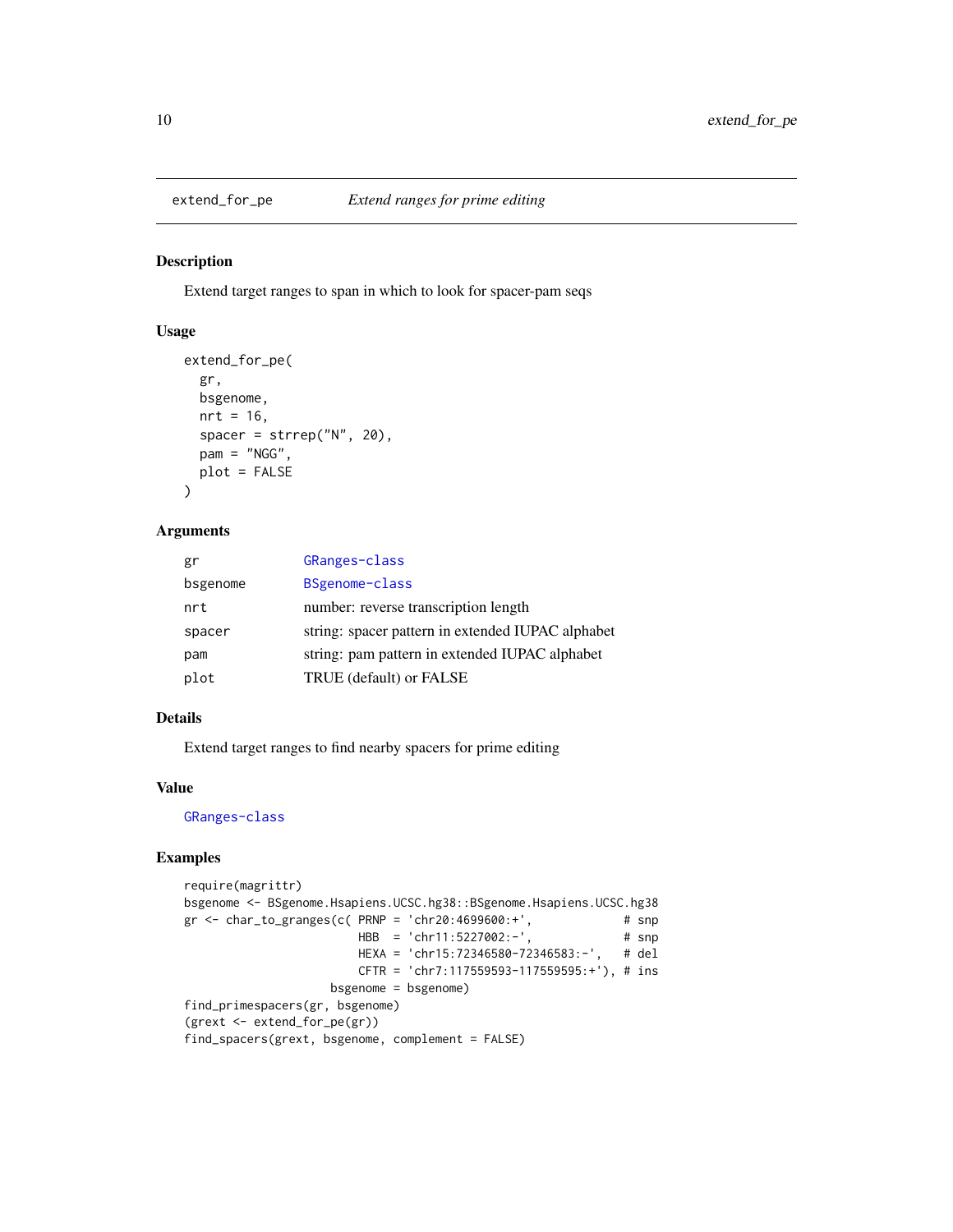<span id="page-10-0"></span>extend\_pe\_to\_gg *Extend prime editing target to find GG sites*

#### Description

Extend prime editing target to find GG sites in accessible neighbourhood

#### Usage

extend\_pe\_to\_gg(gr, nrt = 16, plot = FALSE)

#### Arguments

| gr   | target GRanges-class                             |
|------|--------------------------------------------------|
| nrt  | n RT nucleotides (default 16, recommended 10-16) |
| plot | TRUE or FALSE (default)                          |

#### Details

Extends each target range to the area in which to search for a prime editing GG duplet, as shown in the sketch below.

===============> —-GG———> —-GG———> \*\* <———GG— <———GG—- <===============

#### Value

[GRanges-class](#page-0-0)

```
# PE example
#-----------
   require(magrittr)
   bsgenome <- BSgenome.Hsapiens.UCSC.hg38::BSgenome.Hsapiens.UCSC.hg38
   gr \le - char_to_granges(c(PRNP = 'chr20:4699600:+', \qquad # snp
                         HBB = 'chr11:5227002:-', # snp
                         HEXA = 'chr15:72346580-72346583:-', # del
                         CFTR = 'chr7:117559593-117559595:+'), # ins
                        bsgenome)
   extend_pe_to_gg(gr, plot = TRUE)
```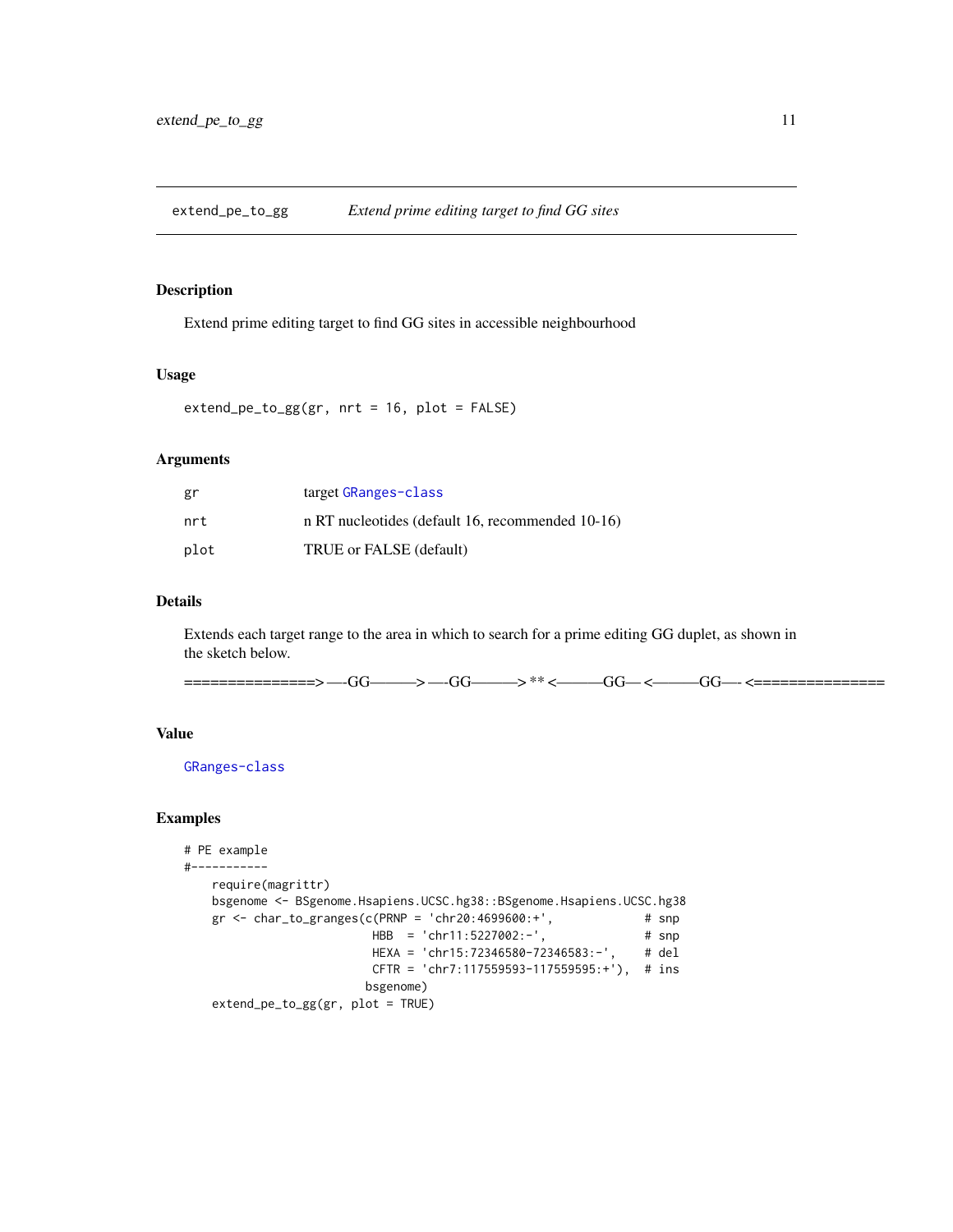<span id="page-11-0"></span>extract\_matchranges *Extract matching subranges*

#### Description

Extract subranges that match pattern

#### Usage

extract\_matchranges(gr, bsgenome, pattern, plot = FALSE)

#### Arguments

| gr       | GRanges-class                                     |
|----------|---------------------------------------------------|
| bsgenome | BSgenome{BSgenome-class}                          |
| pattern  | string: search pattern in extended IUPAC alphabet |
| plot     | TRUE or FALSE (default)                           |

#### Value

[GRanges-class](#page-0-0)

```
# PE example
#------------
require(magrittr)
bsgenome <- BSgenome.Hsapiens.UCSC.hg38::BSgenome.Hsapiens.UCSC.hg38
gr \le char_to_granges(c(PRNP = 'chr20:4699600:+', # snp
                       HBB = 'chr11:5227002:-', # snpHEXA = 'chr15:72346580-72346583:-', # del
                       CFTR = 'chr7:117559593-117559595:+'), # ins
                     bsgenome)
gr %<>% extend_for_pe()
pattern <- strrep('N',20) %>% paste0('NGG')
extract_matchranges(gr, bsgenome, pattern, plot = TRUE)
# TFBS examples
#--------------
bsgenome <- BSgenome.Mmusculus.UCSC.mm10::BSgenome.Mmusculus.UCSC.mm10
bedfile <- system.file('extdata/SRF.bed', package='multicrispr')
gr <- bed_to_granges(bedfile, 'mm10') %>% extend()
extract_matchranges(gr, bsgenome, pattern = strrep('N',20) %>% paste0('NGG'))
```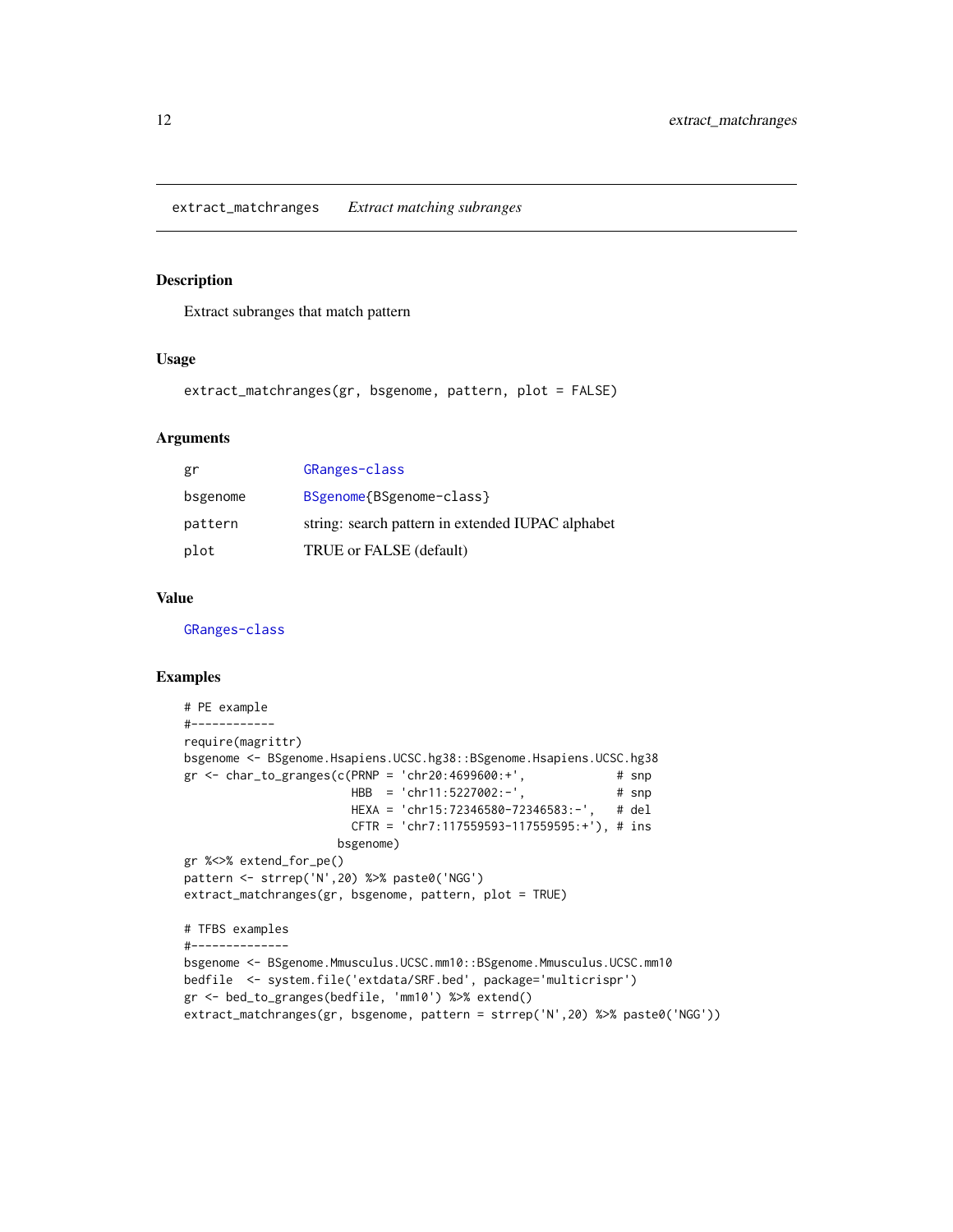<span id="page-12-0"></span>extract\_subranges *Extract subranges*

#### Description

Extract subranges from a [GRanges-class](#page-0-0) object

#### Usage

extract\_subranges(gr, ir, plot = FALSE)

#### Arguments

| gr   | GRanges-class                            |
|------|------------------------------------------|
| ir   | IRanges-class: subranges to be extracted |
| plot | TRUE or FALSE (default)                  |

#### Value

[GRanges-class](#page-0-0).

#### Examples

```
# Extract a subrange
gr <- GenomicRanges::GRanges(c(A = 'chr1:1-100:+', B = 'chr1:1-100:-'))
gr$targetname <- 'AB'
ir <- IRanges::IRanges(c(A = '1-10', A = '11-20', B = '1-10', B = '11-20'))
extract_subranges(gr, ir, plot = TRUE)
```
# Return empty GRanges for empty IRanges extract\_subranges(GenomicRanges::GRanges('chr1:345-456'), IRanges::IRanges())

find\_gg *Find GG*

#### Description

Find GG

#### Usage

find\_gg(gr)

#### Arguments

gr [GRanges-class](#page-0-0)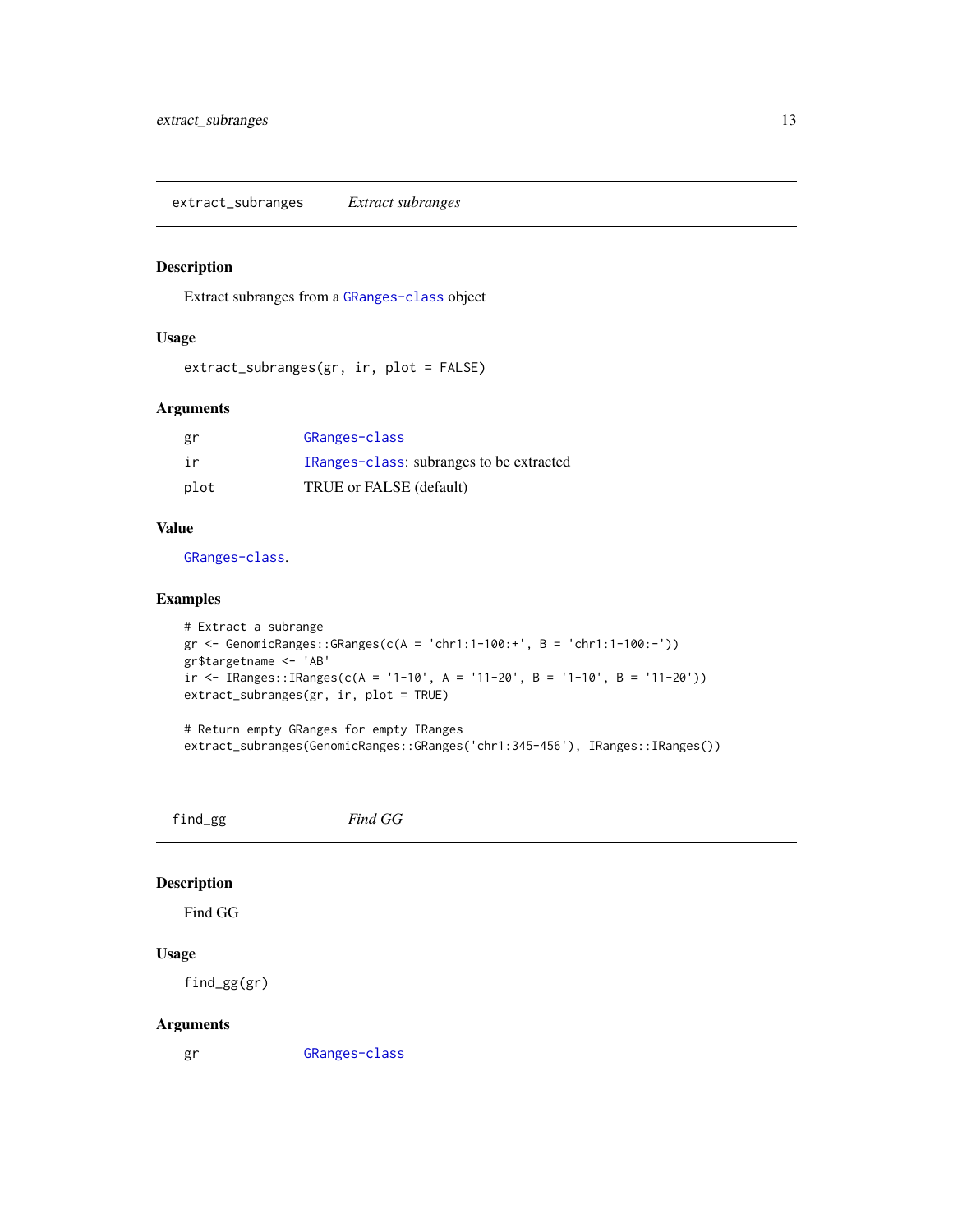#### Value

[GRanges-class](#page-0-0)

#### Examples

```
# PE example
#-----------
   require(magrittr)
   bsgenome <- BSgenome.Hsapiens.UCSC.hg38::BSgenome.Hsapiens.UCSC.hg38
   gr <- char_to_granges(c(PRNP = 'chr20:4699600:+', \qquad# snp
                          HBB = 'chr11:5227002:-', # snp
                          HEXA = 'chr15:72346580-72346583:-', # del
                          CFTR = 'chr7:117559593-117559595:+'), # ins
                        bsgenome)
   gr %<>% extend_pe_to_gg(plot = TRUE) %>% add_seq(bsgenome)
   find_gg(gr)
```
<span id="page-13-1"></span>find\_primespacers *Find prime editing spacers*

#### Description

Find prime editing spacers around target ranges

#### Usage

```
find_primespacers(
  gr,
 bsgenome,
 edits = get_plus_seq(bsgenome, gr),
 nprime = 13,
 nrt = 16,
 ontargetmethod = c("Doench2014", "Doench2016")[1],
 offtargetmethod = c("bowtie", "pdict")[1],mismatches = 0,
 nickmatches = 2,
  indexedgenomesdir = INDEXEDGENOMESDIR,
 outdir = OUTDIR,
 verbose = TRUE,
 plot = TRUE,
  ...
)
```
#### Arguments

| gr       | GRanges-class  |
|----------|----------------|
| bsgenome | BSgenome-class |

<span id="page-13-0"></span>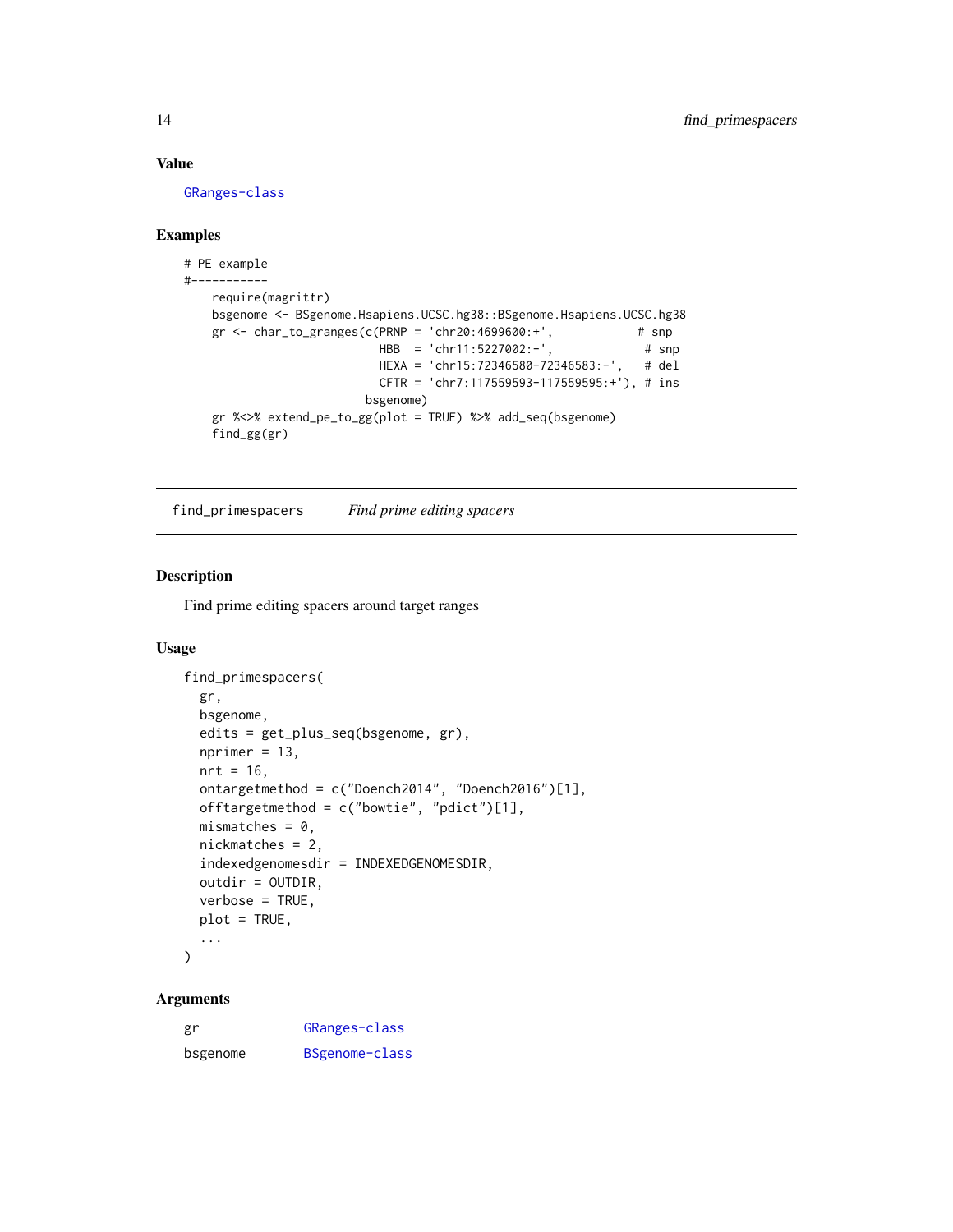<span id="page-14-0"></span>

| edits             | character vector: desired edits on '+' strand. If named, names should be identi-<br>cal to those of gr |  |
|-------------------|--------------------------------------------------------------------------------------------------------|--|
| nprimer           | n primer nucleotides (default 13, max 17)                                                              |  |
| nrt               | n rev transcr nucleotides (default 16, recomm. 10-16)                                                  |  |
|                   | ontargetmethod 'Doench2014' or 'Doench2016': on-target scoring method                                  |  |
| offtargetmethod   |                                                                                                        |  |
|                   | 'bowtie' or 'pdict'                                                                                    |  |
| mismatches        | no of primespacer mismatches (default 0, to suppress offtarget analysis: -1)                           |  |
| nickmatches       | no of nickspacer offtarget mismatches (default 2, to suppresses offtarget analy-<br>$sis: -1)$         |  |
| indexedgenomesdir |                                                                                                        |  |
|                   | directory with indexed genomes (as created by index_genome)                                            |  |
| outdir            | directory whre offtarget analysis output is written                                                    |  |
| verbose           | TRUE (default) or FALSE                                                                                |  |
| plot              | TRUE (default) or FALSE                                                                                |  |
|                   | passed to plot_intervals                                                                               |  |

#### Details

Below the architecture of a prime editing site. Edits can be performed anywhere in the revtranscript area.

spacer pam ——————–=== primer revtranscript ————-================ 1..............17....GG.......... .....................CC.......... ———-extension———-

#### Value

[GRanges-class](#page-0-0) with prime editing spacer ranges and following mcols: \* crisprspacer: N20 spacers \* crisprpam: NGG PAMs \* crisprprimer: primer (on PAM strand) \* crisprtranscript: reverse transcript (on PAM strand) \* crisprextension: 3' extension of gRNA contains: reverse transcription template + primer binding site sequence can be found on non-PAM strand \* crisprextrange: genomic range of crispr extension \* Doench2016|4: on-target efficiency scores \* off0, off1, off2: number of offtargets with 0, 1, 2 mismatches  $*$  off: total number of offtargets: off = off0 + off1 + ... \* nickrange: nickspacer range \* nickspacer: nickspacer sequence \* nickDoench2016|4: nickspacer Doench scores \* nickoff: nickspacer offtarget counts

#### See Also

[find\\_spacers](#page-15-1) to find standard crispr sites

```
# Find PE spacers for 4 clinically relevant loci (Anzalone et al, 2019)
    bsgenome <- BSgenome.Hsapiens.UCSC.hg38::BSgenome.Hsapiens.UCSC.hg38
    gr <- char_to_granges(c(
        PRNP = 'chr20:4699600:+', <br>
HBB = 'chr11:5227002:-', # snp: sickle cell are
                                              # snp: sickle cell anemia
```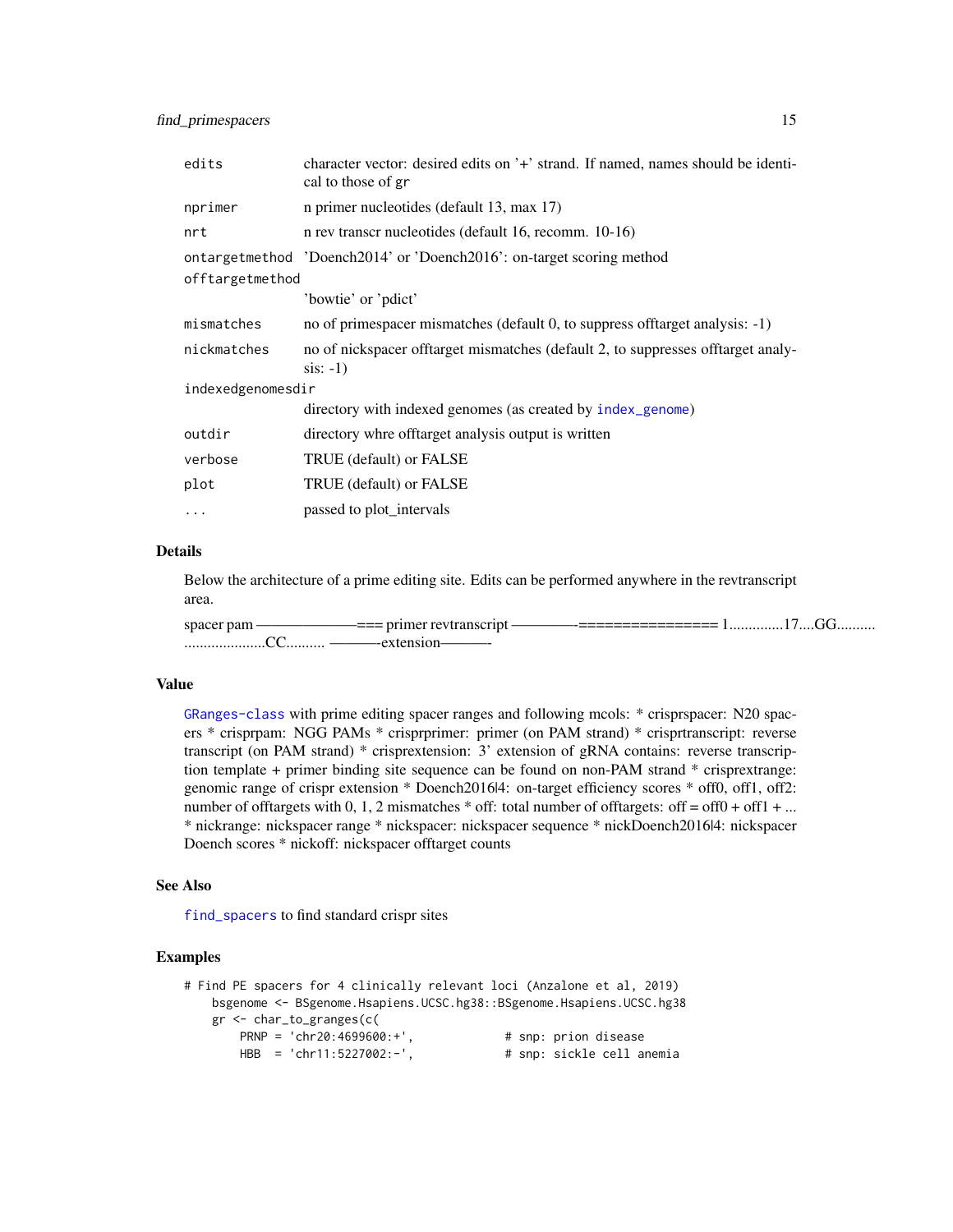```
HEXA = 'chr15:72346580-72346583:-', # del: tay sachs disease
       CFTR = 'chr7:117559593-117559595:+'), # ins: cystic fibrosis
       bsgenome)
    spacers <- find_primespacers(gr, bsgenome)
    spacers <- find_spacers(extend_for_pe(gr), bsgenome, complement = FALSE)
# Edit PRNP locus for resistance against prion disease (Anzalone et al, 2019)
   bsgenome <- BSgenome.Hsapiens.UCSC.hg38::BSgenome.Hsapiens.UCSC.hg38
   gr <- char_to_granges(c(PRNP = 'chr20:4699600:+'), bsgenome)
   find_primespacers(gr, bsgenome)
   find_primespacers(gr, bsgenome, edits = 'T')
```
<span id="page-15-1"></span>

find\_spacers *Find crispr spacers in targetranges*

#### Description

Find crispr spacers in targetranges

#### Usage

```
find_spacers(
 gr,
 bsgenome,
  space = strep("N", 20),pam = "NGG",complement = TRUE,
 ontargetmethod = c("Doench2014", "Doench2016")[1],
 offtargetmethod = c("bowtie", "pdict")[1],
 offtargetfilterby = character(0),
  subtract_targets = FALSE,
 mismatches = 2,
 indexedgenomesdir = INDEXEDGENOMESDIR,
 outdir = OUTDIR,
 verbose = TRUE,
 plot = TRUE,
  ...
)
```
#### Arguments

| gr         | GRanges-class                                                         |
|------------|-----------------------------------------------------------------------|
| bsgenome   | BSgenome-class                                                        |
| spacer     | string: spacer pattern in extended IUPAC alphabet                     |
| pam        | string: pam pattern in extended IUPAC alphabet                        |
| complement | TRUE (default) or FALSE: also search in compl ranges?                 |
|            | ontargetmethod 'Doench2016','Doench2016' or NULL (no on-target score) |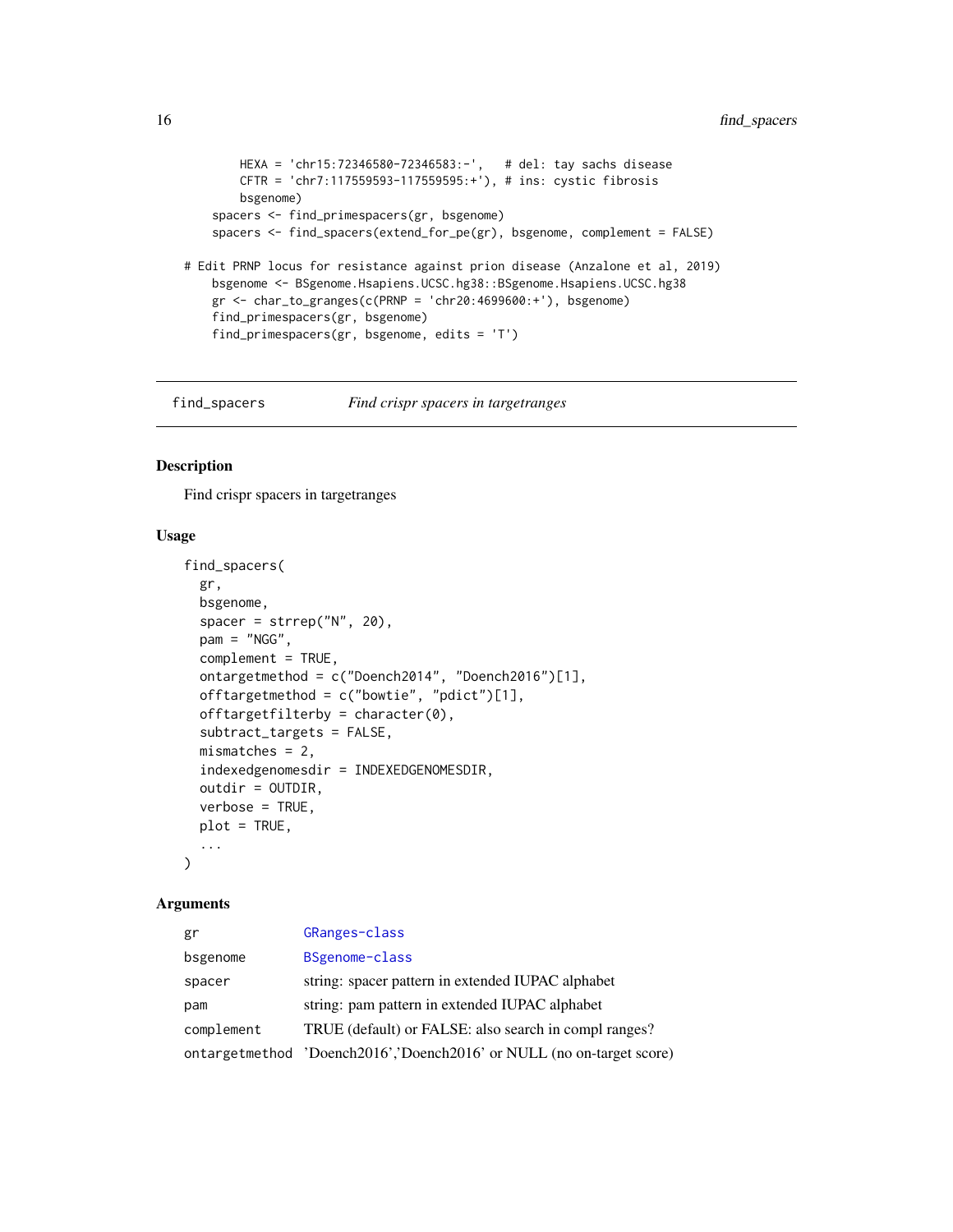#### <span id="page-16-0"></span>find\_spacers 17

| offtargetmethod   |                                                                                                     |
|-------------------|-----------------------------------------------------------------------------------------------------|
|                   | 'bowtie', 'pdict', or NULL (no offtarget analysis)                                                  |
| offtargetfilterby |                                                                                                     |
|                   | filter for best off-target counts by this variable                                                  |
| subtract_targets  |                                                                                                     |
|                   | TRUE or FALSE (default): whether to subtract target (mis)matches from offtar-<br>get counts         |
| mismatches        | 0-3: allowed mismatches in offtargetanalysis (choose mismatch=-1 to suppress<br>offtarget analysis) |
| indexedgenomesdir |                                                                                                     |
|                   | directory with Bowtie-indexed genomes (as produced with index_genome)                               |
| outdir            | directory where bowtie analysis results are written to                                              |
| verbose           | TRUE (default) or FALSE                                                                             |
| plot              | TRUE (default) or FALSE                                                                             |
| $\cdots$          | passed to plot_intervals                                                                            |

#### Value

[GRanges-class](#page-0-0)

#### See Also

[find\\_primespacers](#page-13-1) to find prime editing spacers

```
# PE example
#-----------
   require(magrittr)
   bsgenome <- BSgenome.Hsapiens.UCSC.hg38::BSgenome.Hsapiens.UCSC.hg38
   gr <- char_to_granges(c(PRNP = 'chr20:4699600:+', # snp
                          HBB = 'chr11:5227002:-', # snp
                          HEXA = 'chr15:72346580-72346583:-', # del
                          CFTR = 'chr7:117559593-117559595:+'), # ins
                        bsgenome)
   plot_intervals(gr)
   find_primespacers(gr, bsgenome)
   find_spacers(extend_for_pe(gr), bsgenome, complement=FALSE, mismatches=0)
         # complement = FALSE because extend_for_pe already
         # adds reverse complements and does so in a strand-specific
         # manner
# TFBS example
#-------------
```

```
bsgenome <- BSgenome.Mmusculus.UCSC.mm10::BSgenome.Mmusculus.UCSC.mm10
bedfile <- system.file('extdata/SRF.bed', package='multicrispr')
gr <- bed_to_granges(bedfile, 'mm10') %>% extend()
gr %<>% extract(1:100)
find_spacers(gr, bsgenome, subtract_targets = TRUE)
```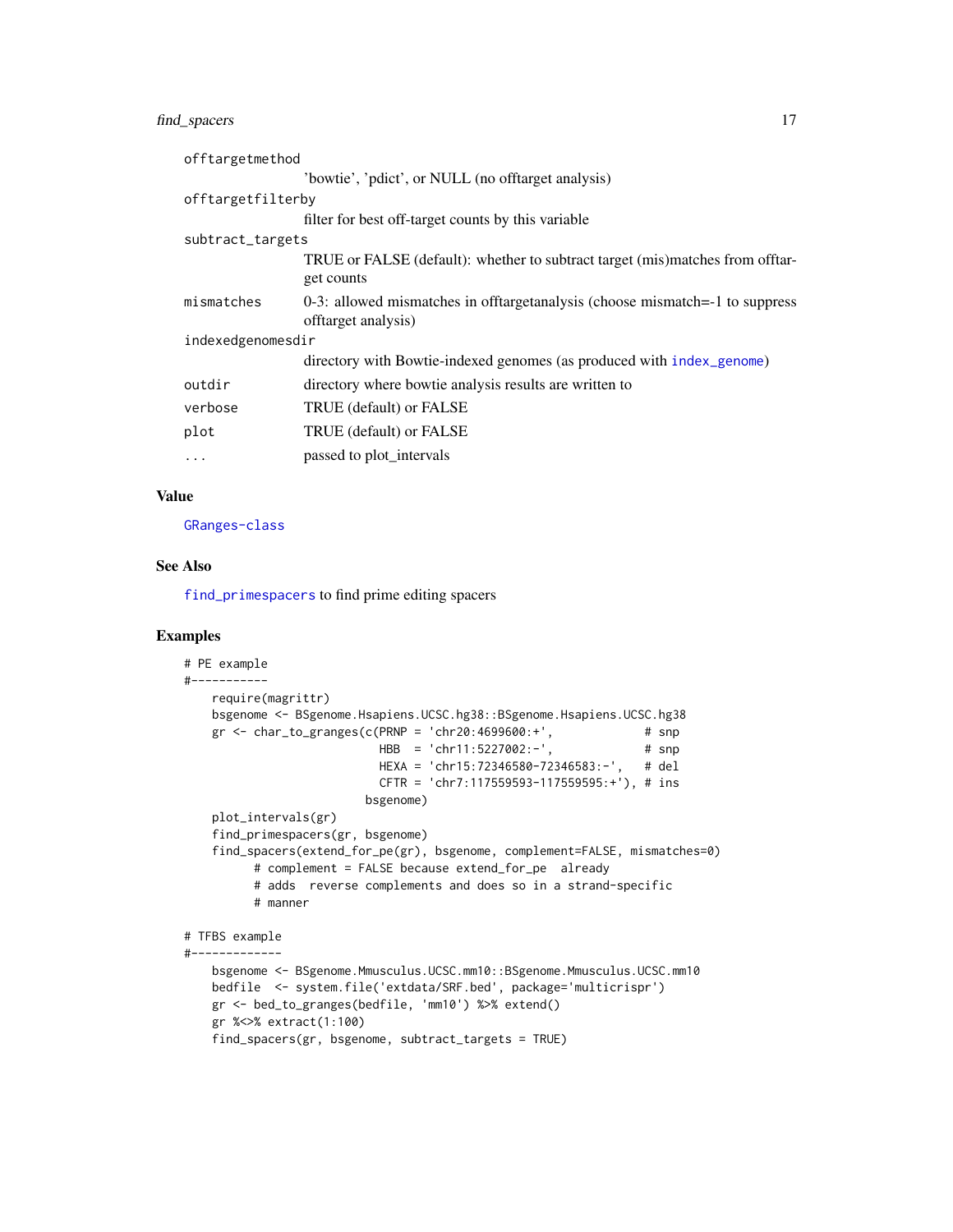<span id="page-17-1"></span><span id="page-17-0"></span>genes\_to\_granges *Convert geneids into GRanges*

#### Description

Convert geneids into GRanges

#### Usage

```
genes_to_granges(geneids, txdb, complement = TRUE, plot = TRUE, verbose = TRUE)
genefile_to_granges(file, txdb, complement = TRUE, plot = TRUE)
```
#### Arguments

| geneids    | Gene identifier vector                             |
|------------|----------------------------------------------------|
| txdb       | TxDb-class or EnsDb-class                          |
| complement | TRUE (default) or FALSE: add complementary strand? |
| plot       | TRUE (default) or FALSE                            |
| verbose    | TRUE (default) or FALSE                            |
| file       | Gene identifier file (one per row)                 |

#### Value

[GRanges-class](#page-0-0)

#### See Also

[char\\_to\\_granges](#page-7-1), [bed\\_to\\_granges](#page-6-1)

```
# Entrez
#-------
   genefile <- system.file('extdata/SRF.entrez', package='multicrispr')
   geneids <- as.character(read.table(genefile)[[1]])
   txdb <- getFromNamespace('TxDb.Mmusculus.UCSC.mm10.knownGene',
                             'TxDb.Mmusculus.UCSC.mm10.knownGene')
    (gr <- genes_to_granges(geneids, txdb))
    (gr <- genefile_to_granges(genefile, txdb))
# Ensembl
#--------
   # txdb <- AnnotationHub::AnnotationHub()[["AH75036"]]
   # genefile <- system.file('extdata/SRF.ensembl', package='multicrispr')
   # geneids <- as.character(read.table(genefile)[[1]])
   # (gr <- genes_to_granges(geneids, txdb))
   # (gr <- genefile_to_granges(genefile, txdb))
```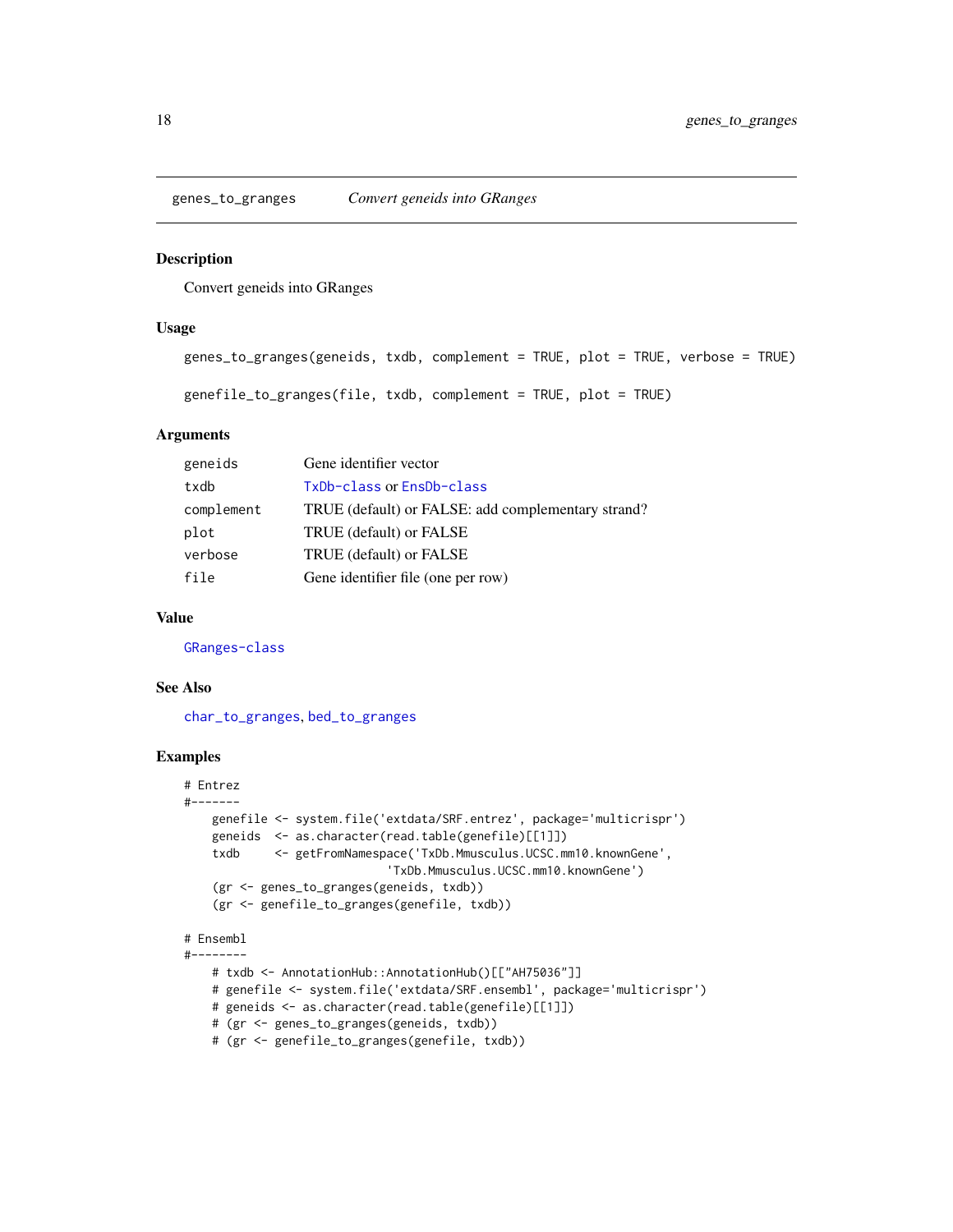<span id="page-18-0"></span>

#### Description

GRanges <-> data.table

#### Usage

gr2dt(gr)

dt2gr(dt, seqinfo)

#### Arguments

| gr      | GRanges-class |
|---------|---------------|
| dt.     | data.table    |
| seginfo | Seginfo-class |

#### Value

data.table (gr2dt) or GRanges (dt2gr)

#### Examples

```
bsgenome <- BSgenome.Hsapiens.UCSC.hg38::BSgenome.Hsapiens.UCSC.hg38
gr \le char_to_granges(c(PRNP = 'chr20:4699600:+', # snp
                         HBB = 'chr11:5227002:-', # snp
                         HEXA = 'chr15:72346580-72346583:-', # del
                         CFTR = 'chr7:117559593-117559595:+'), # ins
                        bsgenome)
(dt <- gr2dt(gr))
(gr <- dt2gr(dt, BSgenome::seqinfo(bsgenome)))
```
has\_been\_indexed *Has been indexed?*

#### Description

Has been indexed?

#### Usage

has\_been\_indexed(bsgenome, indexedgenomesdir = INDEXEDGENOMESDIR)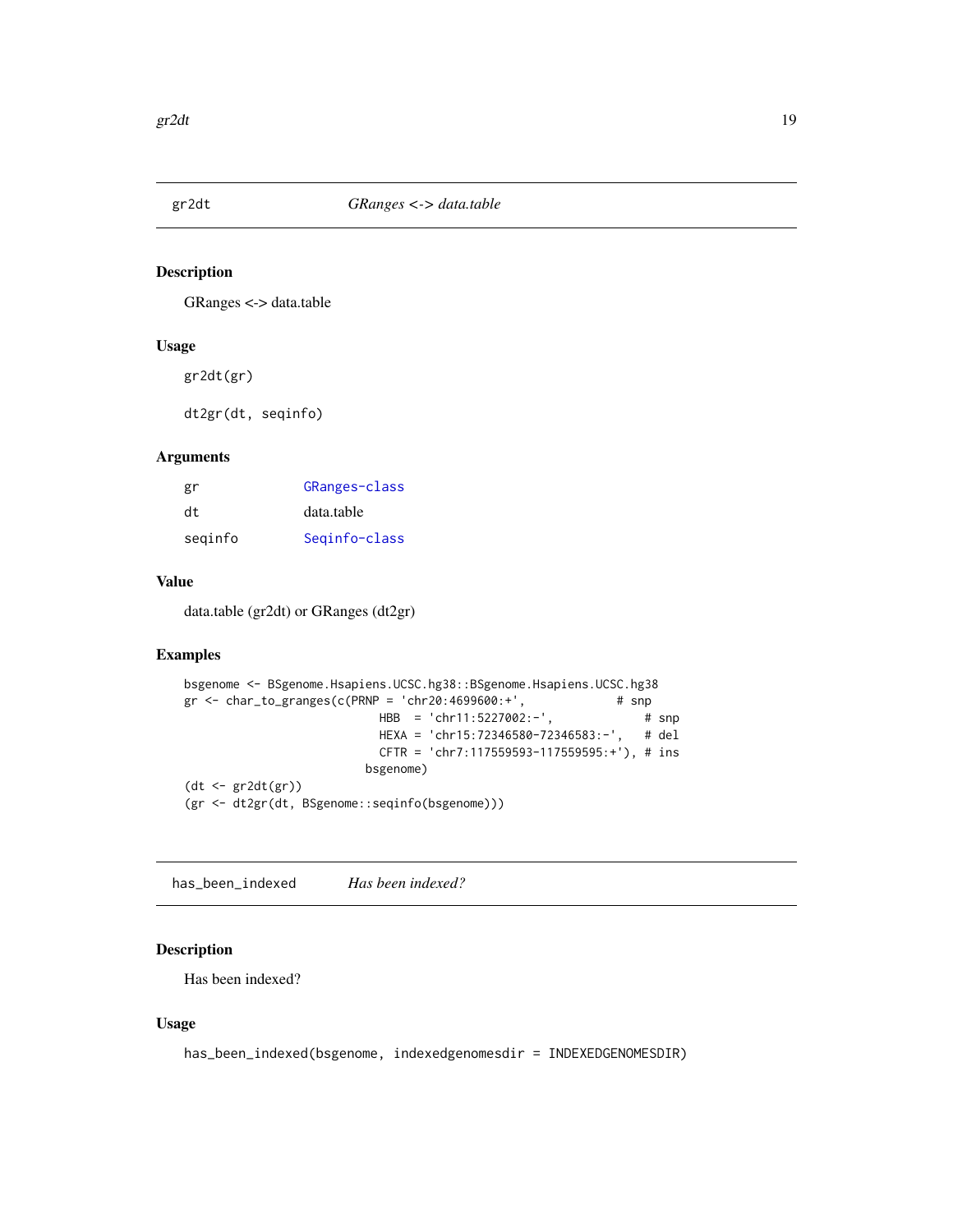#### <span id="page-19-0"></span>Arguments

bsgenome BSgenome indexedgenomesdir directory with indexed genomes

#### Value

TRUE or FALSE

#### Examples

bsgenome <- BSgenome.Hsapiens.UCSC.hg38::BSgenome.Hsapiens.UCSC.hg38 has\_been\_indexed(bsgenome)

<span id="page-19-1"></span>index\_genome *Index genome*

#### Description

Bowtie index genome

#### Usage

```
index_genome(
 bsgenome,
  indexedgenomesdir = INDEXEDGENOMESDIR,
 download = TRUE,
  overwrite = FALSE
)
```
#### Arguments

| bsgenome          | BSgenome-class                                                                |
|-------------------|-------------------------------------------------------------------------------|
| indexedgenomesdir |                                                                               |
|                   | string: directory with bowtie-indexed genome                                  |
| download          | TRUE (default) or FALSE: whether to download pre-indexed version if available |
| overwrite         | TRUE or FALSE (default)                                                       |

#### Details

Checks whether already available locally. If not, checks whether indexed version can be downloaded from our s3 storage. If not, builds the index with bowtie. This can take a few hours, but is a one-time operation.

#### Value

invisible(genomdir)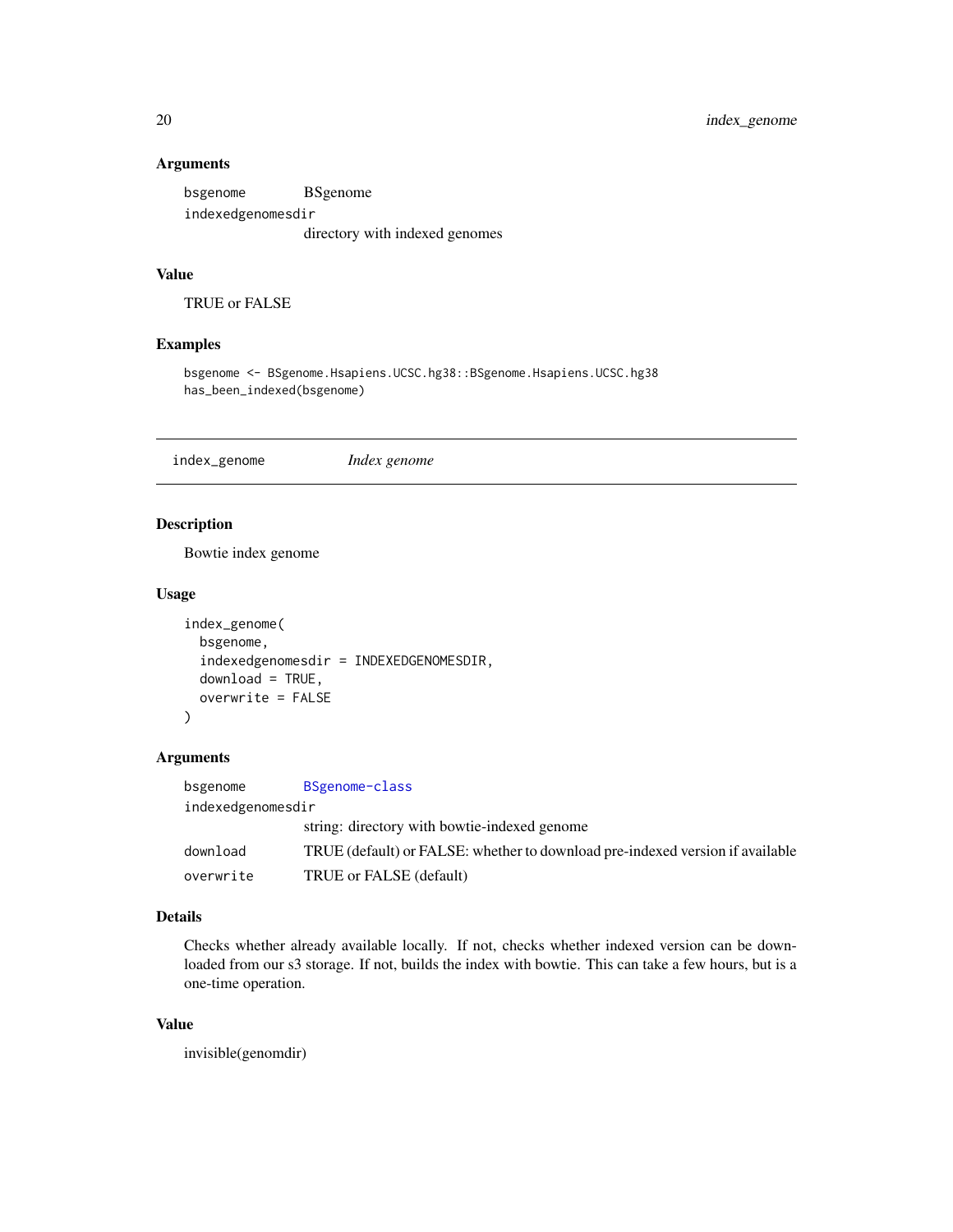#### <span id="page-20-0"></span>index\_targets 21

#### Examples

```
bsgenome <- BSgenome.Scerevisiae.UCSC.sacCer1::Scerevisiae
index_genome(bsgenome, indexedgenomesdir = tempdir())
```
index\_targets *Index targets*

#### Description

Bowtie index targets

#### Usage

```
index_targets(
  targets,
 bsgenome = getBSgenome(genome(targets)[1]),
 outdir = OUTDIR,
 verbose = TRUE
)
```
#### Arguments

| targets  | GRanges-class            |
|----------|--------------------------|
| bsgenome | BSgenome-class           |
| outdir   | string: output directory |
| verbose  | TRUE (default) or FALSE  |

#### Value

invisible(targetdir)

```
require(magrittr)
bsgenome <- BSgenome.Mmusculus.UCSC.mm10::BSgenome.Mmusculus.UCSC.mm10
bedfile <- system.file('extdata/SRF.bed', package = 'multicrispr')
targets <- extend(bed_to_granges(bedfile, genome = 'mm10'))
index_targets(targets, bsgenome)
```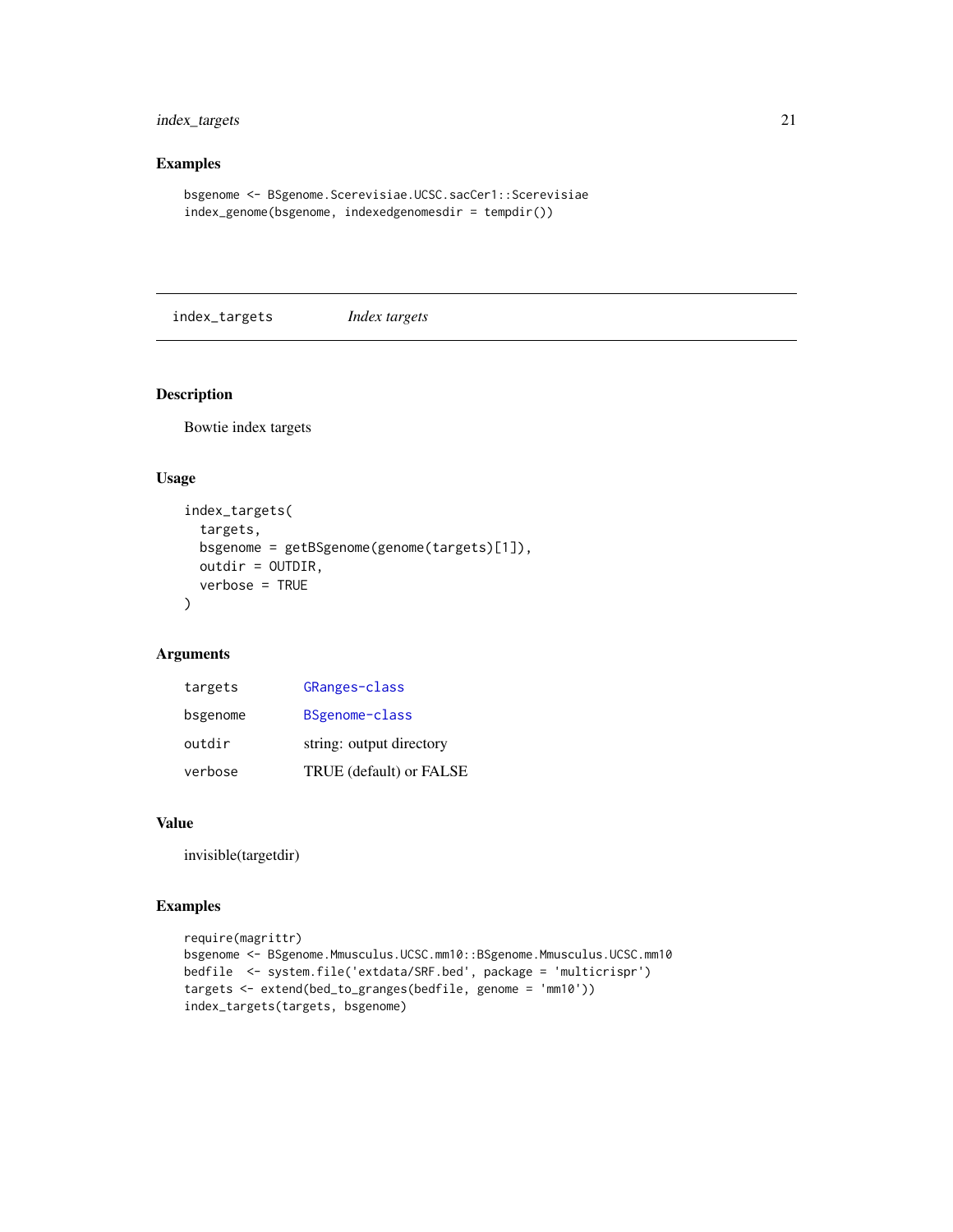<span id="page-21-1"></span><span id="page-21-0"></span>plot\_intervals *Interval plot GRanges*

### Description

Interval plot GRanges

#### Usage

```
plot_intervals(
 gr,
 xref = "targetname",
 y = default_y(gr),
 nperchrom = 2,
 nchrom = 4,
 color_var = "targetname",
 facet_var = "seqnames",
 linetype_var = default_linetype(gr),
 size_var = default_size_var(gr),
 alpha_var = default_alpha_var(gr),
 title = NULL,
 scales = "free"
)
```
#### Arguments

| gr           | GRanges-class                                                        |
|--------------|----------------------------------------------------------------------|
| xref         | gr var used for scaling x axis                                       |
| y            | 'names' (default) or name of gr variable                             |
| nperchrom    | number (default 1): n head (and n tail) targets shown per chromosome |
| nchrom       | number (default 6) of chromosomes shown                              |
| color_var    | 's equames' (default) or other gr variable                           |
| facet_var    | NULL(default) or gr variable mapped to facet                         |
| linetype_var | NULL (default) or gr variable mapped to linetype                     |
| size_var     | NULL (default) or gr variable mapped to size                         |
| alpha_var    | NULL or gr variable mapped to alpha                                  |
| title        | NULL or string: plot title                                           |
| scales       | 'free', 'fixed', etc                                                 |

#### Value

ggplot object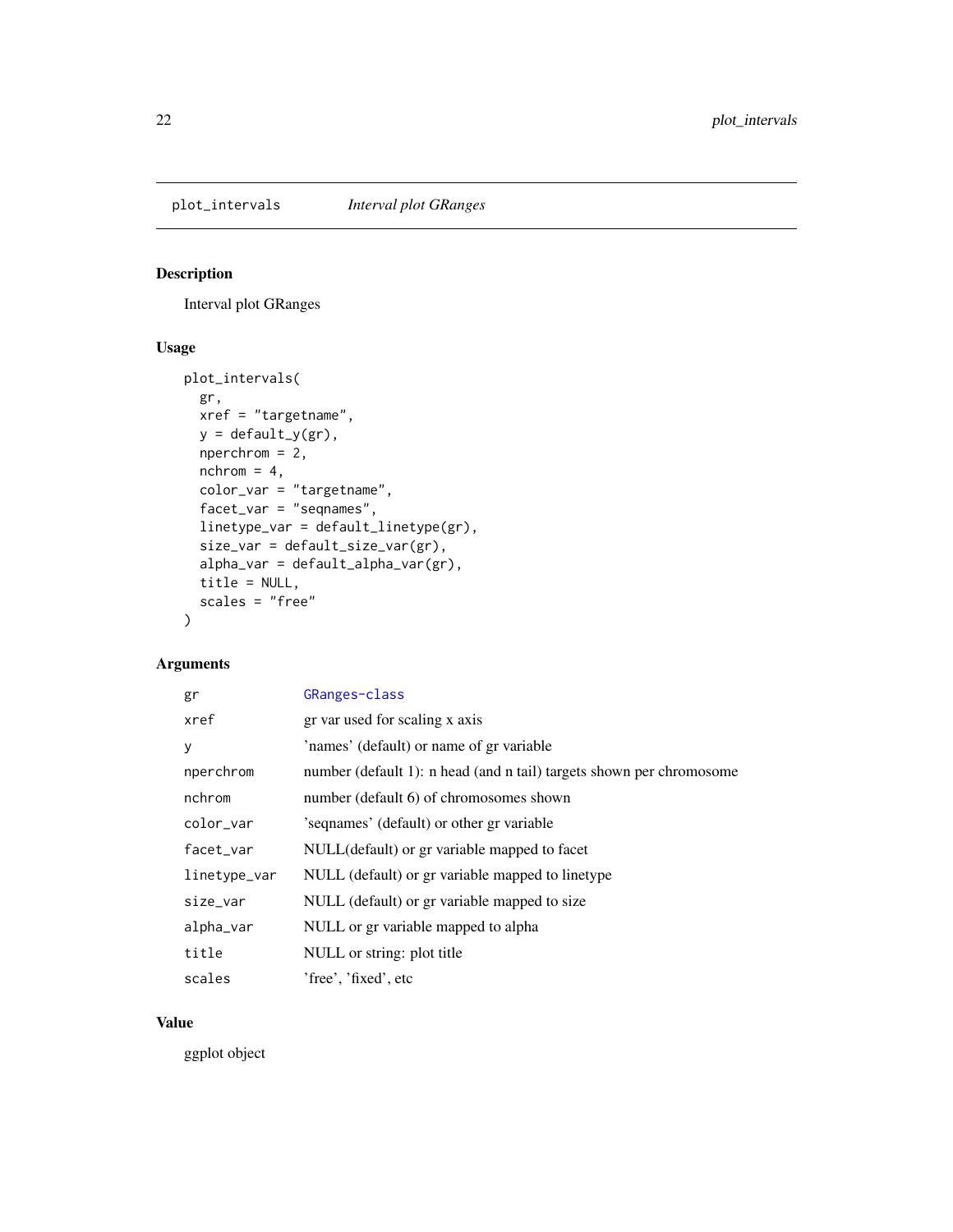#### <span id="page-22-0"></span>plot\_karyogram 23

#### See Also

[plot\\_karyogram](#page-22-1)

#### Examples

```
# SRF sites
   require(magrittr)
   bsgenome <- BSgenome.Mmusculus.UCSC.mm10::BSgenome.Mmusculus.UCSC.mm10
   bedfile <- system.file('extdata/SRF.bed', package = 'multicrispr')
   targets <- bed_to_granges(bedfile, 'mm10', plot = FALSE)
   plot_intervals(targets)
# PE targets
   bsgenome <- BSgenome.Hsapiens.UCSC.hg38::BSgenome.Hsapiens.UCSC.hg38
   gr <- char_to_granges(c(PRNP = 'chr20:4699600:+',
                           HBB = 'chr11:5227002:-',
                           HEXA = 'chr15:72346580-72346583:-',
                           CFTR = 'chr7:117559593-117559595:+'),
                         bsgenome)
    spacers <- find_primespacers(gr, bsgenome, plot = FALSE)
   plot_intervals(gr)
   plot_intervals(extend_for_pe(gr))
   plot_intervals(spacers)
# Empty gr
```

```
plot_intervals(GenomicRanges::GRanges())
```
<span id="page-22-1"></span>plot\_karyogram *Karyo/Interval Plot GRanges(List)*

#### Description

Karyo/Interval Plot GRanges(List)

#### Usage

```
plot_karyogram(grlist, title = unique(genome(grlist)))
```
#### Arguments

| grlist | GRanges-class |
|--------|---------------|
| title  | plot title    |

#### Value

list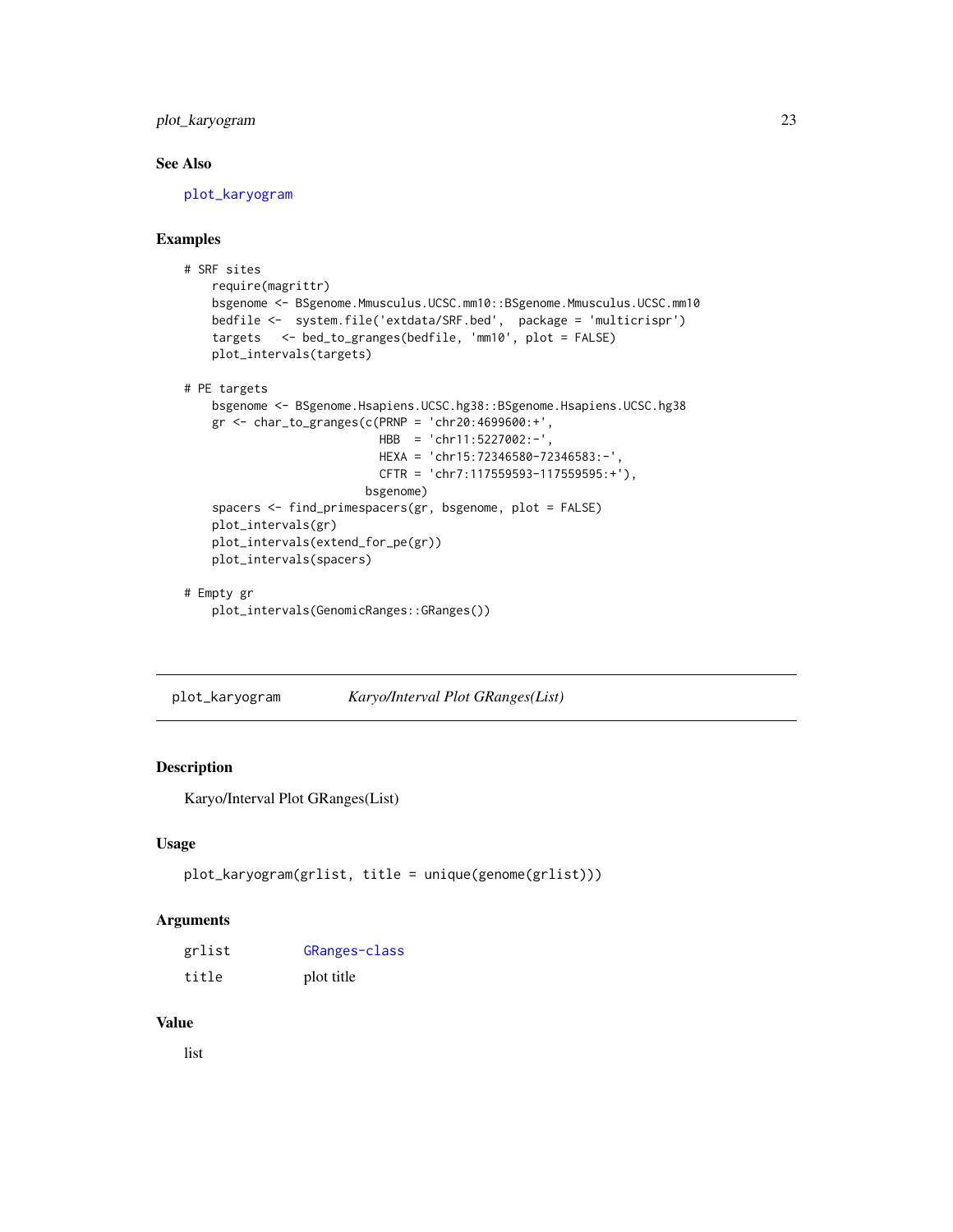#### See Also

[plot\\_intervals](#page-21-1)

#### Examples

```
# Plot GRanges
   bedfile <- system.file('extdata/SRF.bed', package = 'multicrispr')
   gr <- bed_to_granges(bedfile, 'mm10', plot = FALSE)
   plot_karyogram(gr)
# Plot GRangesList
   flanks <- up_flank(gr, stranded=FALSE)
   grlist <- GenomicRanges::GRangesList(sites = gr, flanks = flanks)
   plot_karyogram(grlist)
```
score\_ontargets *Add on-target efficiency scores*

#### Description

Add Doench2014 or Doench2016 on-target efficiency scores

#### Usage

```
score_ontargets(
  spacers,
 bsgenome,
 ontargetmethod = c("Doench2014", "Doench2016")[1],
  chunksize = 10000,verbose = TRUE,
 plot = TRUE,
  ...
\mathcal{E}
```
#### Arguments

| spacers   | GRanges-class: spacers                                                                                                |
|-----------|-----------------------------------------------------------------------------------------------------------------------|
| bsgenome  | BSgenome-class                                                                                                        |
|           | ontargetmethod 'Doench2014' (default) or 'Doench2016' (requires non-NULL argument python,<br>virtualeny, or condaeny) |
| chunksize | Doench 2016 is executed in chunks of chunksize                                                                        |
| verbose   | TRUE (default) or FALSE                                                                                               |
| plot      | TRUE (default) or FALSE                                                                                               |
| $\ddotsc$ | passed to plot_intervals                                                                                              |

<span id="page-23-0"></span>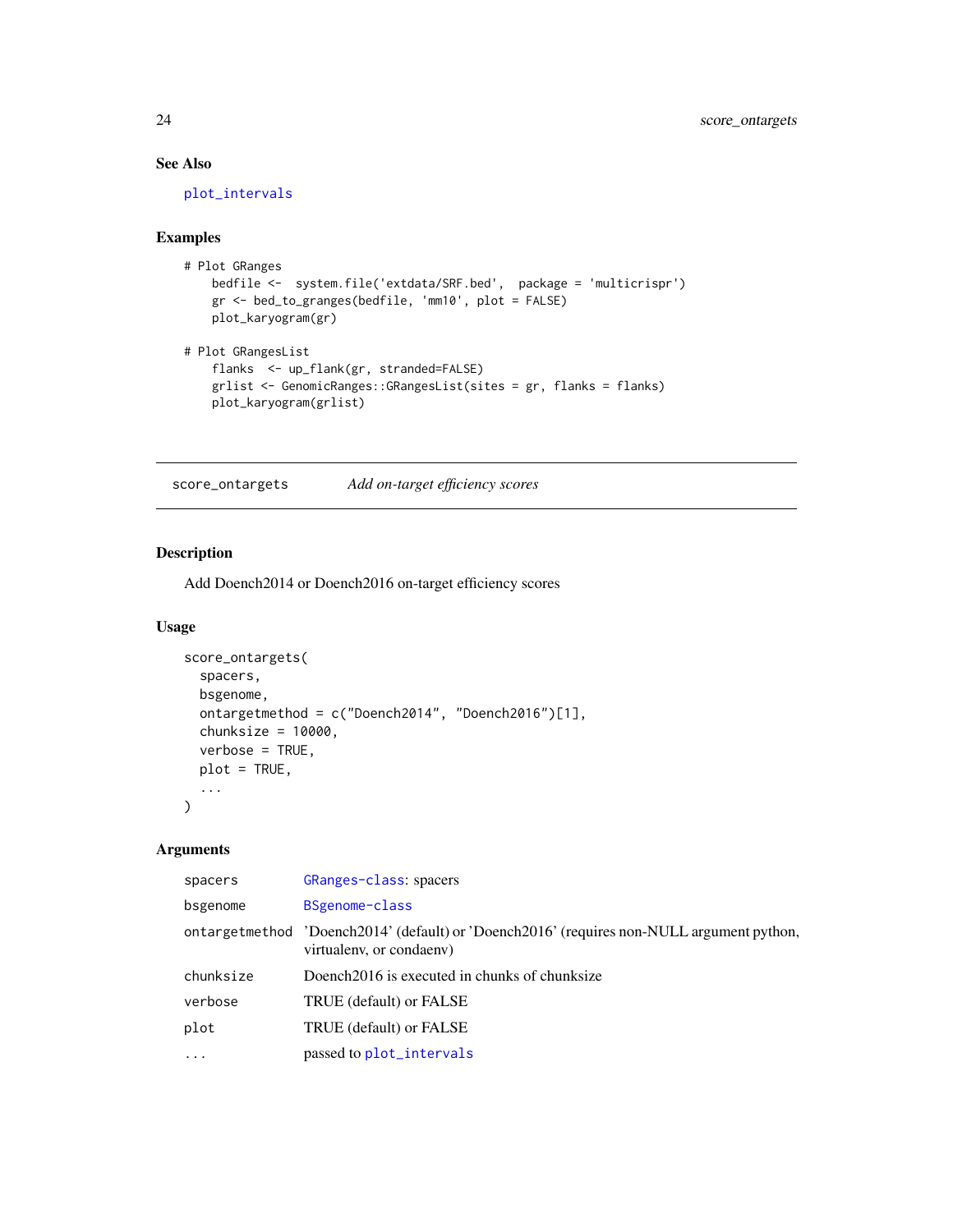score\_ontargets 25

#### Details

add\_ontargets adds efficiency scores filter\_ontargets adds efficiency scores and filters on them

#### Value

numeric vector

#### References

Doench 2014, Rational design of highly active sgRNAs for CRISPR-Cas9-mediated gene inactivation. Nature Biotechnology, doi: 10.1038/nbt.3026

Doench 2016, Optimized sgRNA design to maximize activity and minimize off-target effects of CRISPR-Cas9. Nature Biotechnology, doi: 10.1038/nbt.3437

Python module azimuth: github/MicrosoftResearch/azimuth

#### Examples

```
# Install azimuth
#----------------
   ## With reticulate
   # require(reticulate)
   # conda_create('azienv', c('python=2.7'))
   # use_condaenv('azienv')
   # py_install(c('azimuth', 'scikit-learn==0.17.1', 'biopython=='1.76'),
   # 'azienv', pip = TRUE)
   ## Directly
   # conda create --name azienv python=2.7
   # conda activate azienv
   # pip install scikit-learn==0.17.1
   # pip install biopython==1.76
   # pip install azimuth
# PE example
#-----------
   require(magrittr)
   bsgenome <- BSgenome.Hsapiens.UCSC.hg38::BSgenome.Hsapiens.UCSC.hg38
   targets <- char_to_granges(c(PRNP = 'chr20:4699600:+', \# snp
                               HBB = 'chr11:5227002:-', # snp
                               HEXA = 'chr15:72346580-72346583:-', # del
                               CFTR = 'chr7:117559593-117559595:+'), # ins
                             bsgenome)
   spacers <- find_primespacers(targets, bsgenome, ontargetmethod=NULL,
                              offtargetmethod=NULL)
   spacers %<>% score_ontargets(bsgenome, 'Doench2014')
   # reticulate::use_condaenv('azienv')
   # reticulate::import('azimuth')
   # spacers %<>% score_ontargets(bsgenome, 'Doench2016')
```
# TFBS example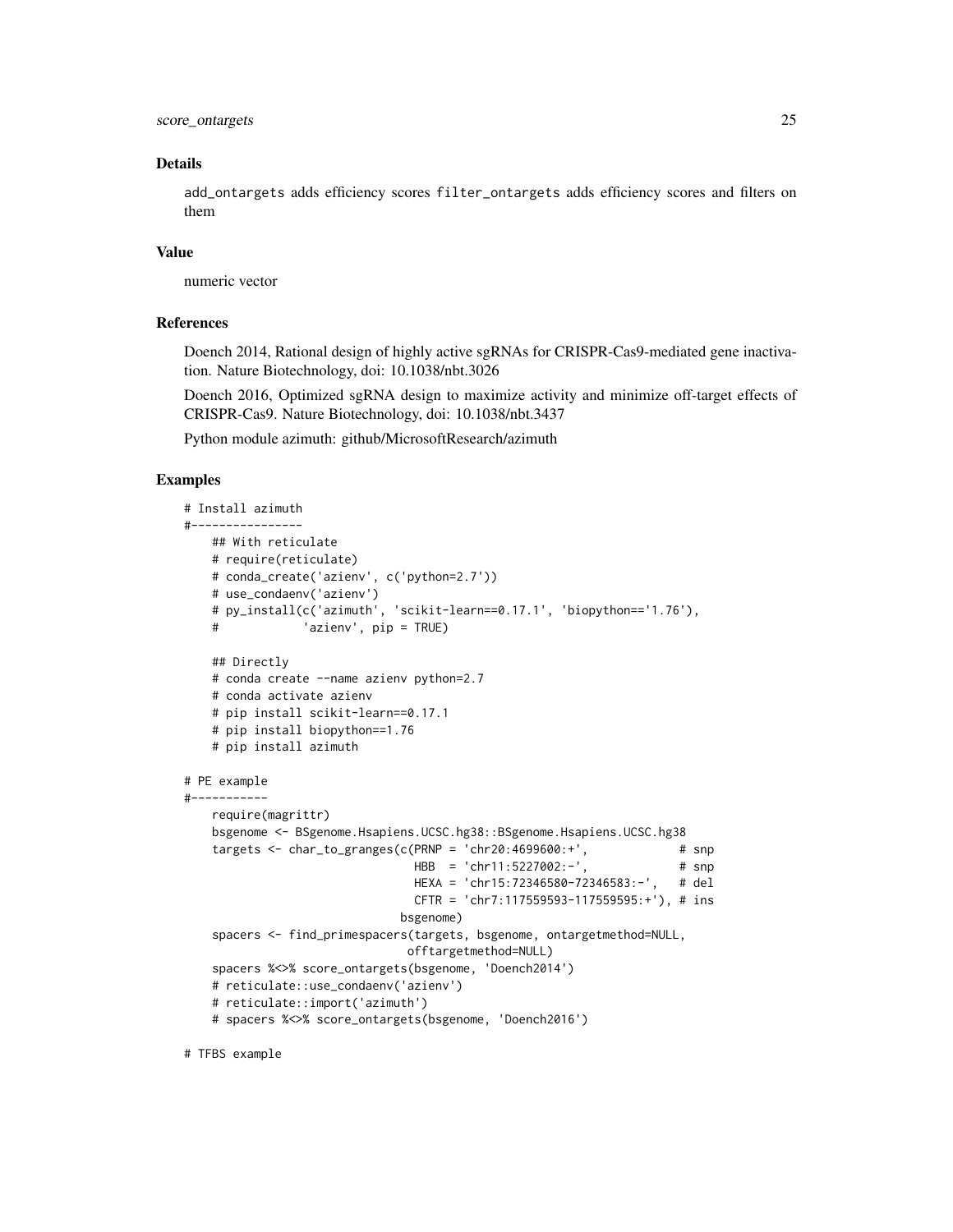```
#-------------
   bedfile <- system.file('extdata/SRF.bed', package = 'multicrispr')
   bsgenome <- BSgenome.Mmusculus.UCSC.mm10::BSgenome.Mmusculus.UCSC.mm10
   targets <- extend(bed_to_granges(bedfile, 'mm10'))
   spacers <- find_spacers(targets, bsgenome, ontargetmethod=NULL,
                           offtargetmethod=NULL)
   spacers %<>% score_ontargets(bsgenome, 'Doench2014')
   # reticulate::use_condaenv('azienv')
   # reticulate::import('azimuth')
   # spacers %>% score_ontargets(bsgenome, 'Doench2016')
```
up\_flank *Extend or Flank GRanges*

#### Description

Returns extensions, upstream flanks, or downstream flanks

#### Usage

```
up_flank(
  gr,
  start = -200,
  end = -1,
  strandaware = TRUE,
  bsgenome = NULL,
  verbose = FALSE,
  plot = FALSE,
  linetype_var = "set",
  ...
\mathcal{E}down_flank(
  gr,
  start = 1,
  end = 200,strandaware = TRUE,
 bsgenome = NULL,
  verbose = FALSE,
  plot = FALSE,
  linetype_var = "set",
  ...
\lambdaextend(
  gr,
  start = -22,
  end = 22,
```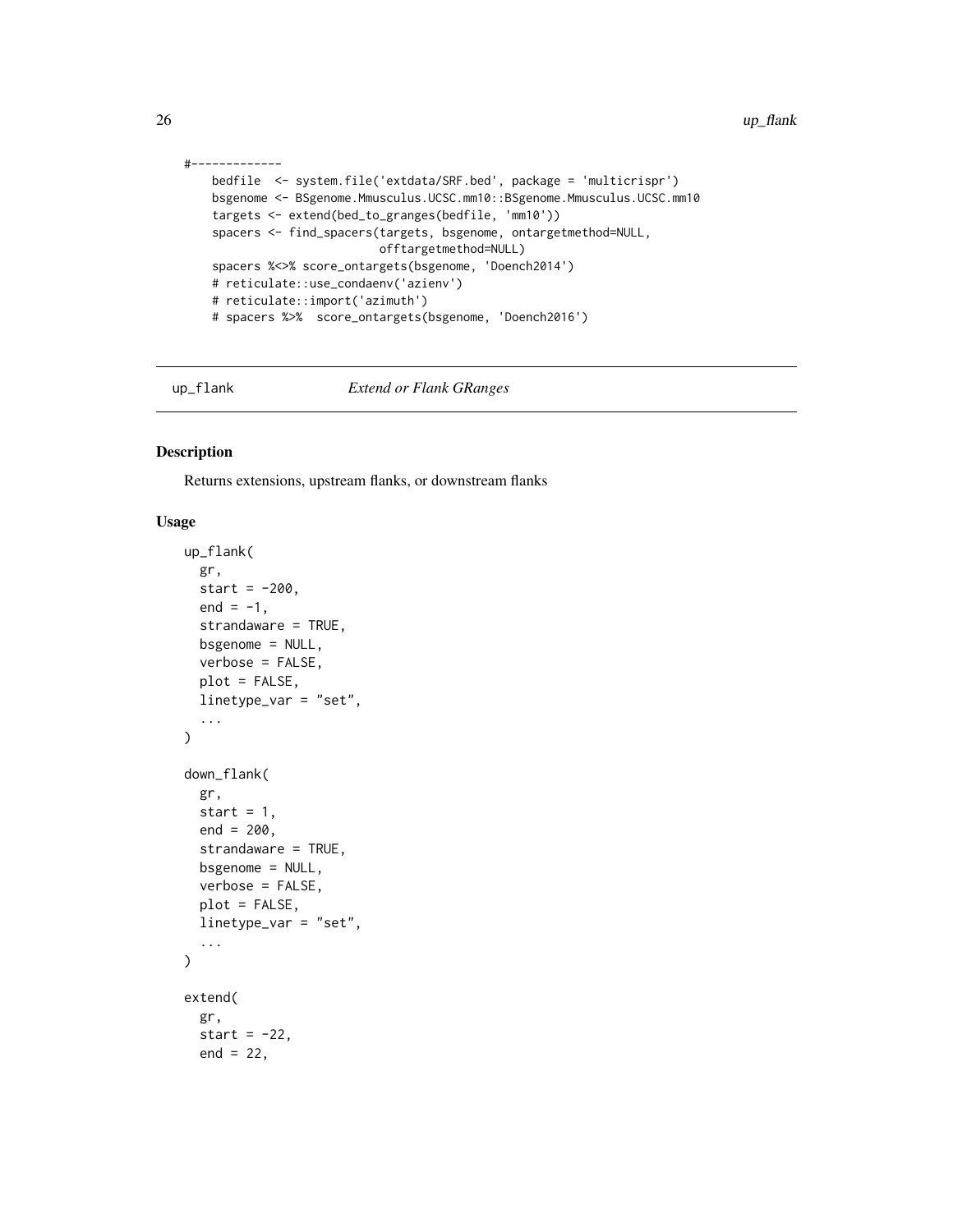#### <span id="page-26-0"></span>up\_flank 27

```
strandaware = TRUE,
 bsgenome = NULL,
 verbose = FALSE,
 plot = FALSE,
  linetype_var = "set",
  ...
)
```
#### Arguments

| gr           | GRanges-class                                                                                                              |
|--------------|----------------------------------------------------------------------------------------------------------------------------|
| start        | number or vector (same length as gr): start definition, relative to gr start (up_flank,<br>extend) or gr end (down flank). |
| end          | number or vector (same length as gr): end definition, relative to gr start (up_flank)<br>or gr end (extend, down_flank).   |
| strandaware  | TRUE (default) or FALSE: consider strand information?                                                                      |
| bsgenome     | NULL (default) or BSgenome-class. Required to update gr\$seq if present.                                                   |
| verbose      | TRUE or FALSE (default)                                                                                                    |
| plot         | TRUE or FALSE (default)                                                                                                    |
| linetype_var | string: gr var mapped to linetype                                                                                          |
| $\ddots$     | passed to plot_intervals                                                                                                   |
|              |                                                                                                                            |

#### Details

up\_flank returns upstream flanks, in relation to start(gr). down\_flank returns downstream flanks, in relation to end(gr). extend returns extensions, in relation to start(gr) and end(gr)

#### Value

a [GRanges-class](#page-0-0)

```
# PE example
#-----------
require(magrittr)
bsgenome <- BSgenome.Hsapiens.UCSC.hg38::BSgenome.Hsapiens.UCSC.hg38
gr <- char_to_granges(c(PRNP = 'chr20:4699600:+',
                        HBB = 'chr11:5227002:-', # snp
                        HEXA = 'chr15:72346580-72346583:-', # del
                        CFTR = 'chr7:117559593-117559595:+'),# ins
                     bsgenome = bsgenome)
gr %>% up_flank( -22, -1, plot=TRUE)
gr %>% up_flank( c(-10,-20,-30,-40), -1, plot=TRUE)
gr %>% up_flank( -22, -1, plot=TRUE, strandaware=FALSE)
gr %>% down_flank(+1, +22, plot=TRUE)
gr %>% down_flank(+1, c(10, 20, 30, 40), plot=TRUE)
```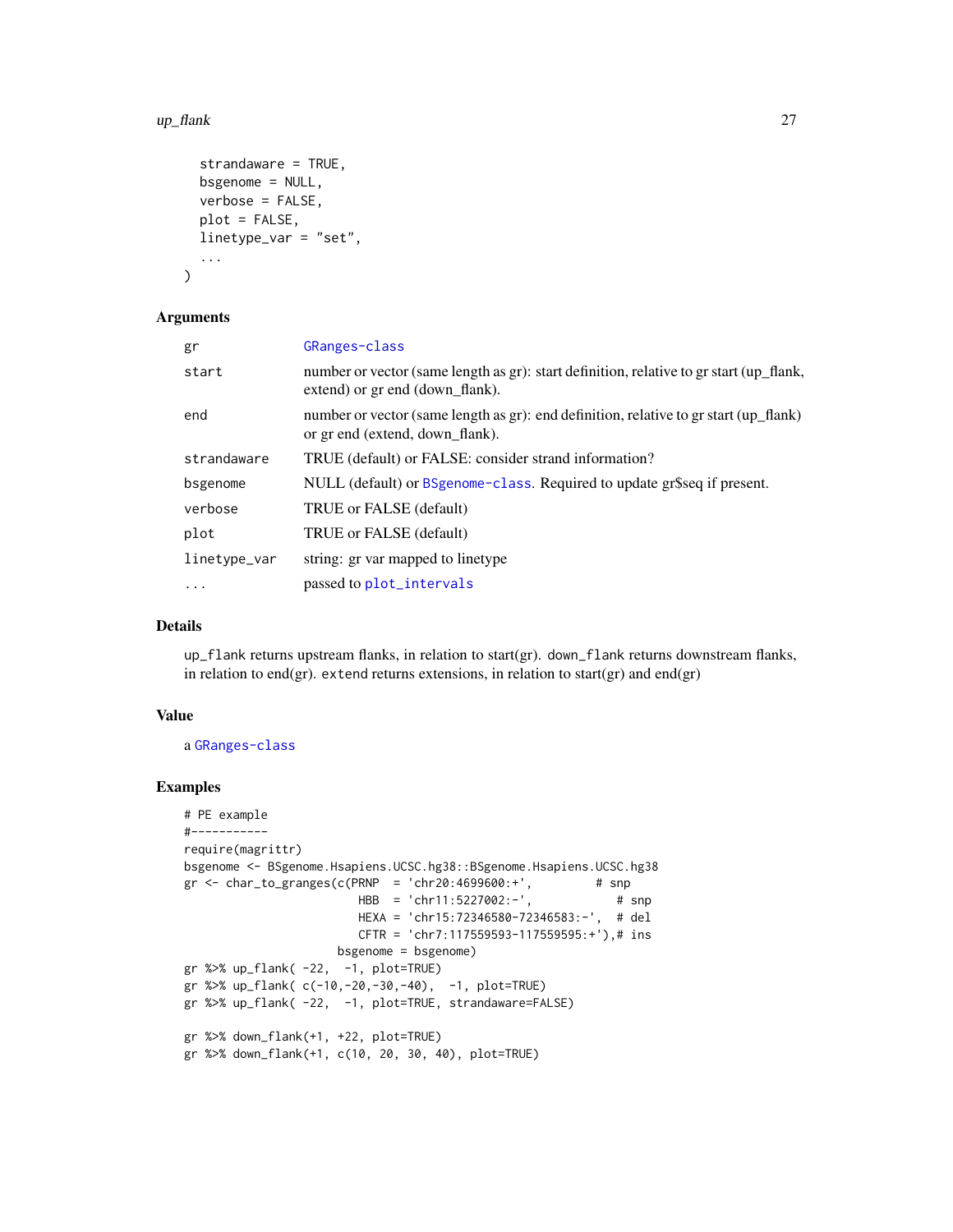```
gr %>% down_flank(+1, +22, plot=TRUE, strandaware=FALSE)
gr %>% extend( -10, +20, plot=TRUE)
gr %>% extend( -10, +20, plot=TRUE, strandaware=FALSE)
# TFBS example
#-------------
   bedfile <- system.file('extdata/SRF.bed', package='multicrispr')
   gr <- bed_to_granges(bedfile, genome = 'mm10')
   gr %>% extend(plot = TRUE)
   gr %>% up_flank(plot = TRUE)
   gr %>% down_flank(plot = TRUE)
```
write\_ranges *Write GRanges to file*

#### Description

Write GRanges to file

#### Usage

write\_ranges(gr, file, verbose = TRUE)

read\_ranges(file, bsgenome)

#### Arguments

| gr       | GRanges-class           |
|----------|-------------------------|
| file     | file                    |
| verbose  | TRUE (default) or FALSE |
| bsgenome | BSgenome-class          |

#### Value

[GRanges-class](#page-0-0) for read\_ranges

```
# Find PE spacers for 4 clinically relevant loci (Anzalone et al, 2019)
   bsgenome <- BSgenome.Hsapiens.UCSC.hg38::BSgenome.Hsapiens.UCSC.hg38
   gr <- char_to_granges(c(
       PRNP = 'chr20:4699600:+', # snp: prion disease
       HBB = 'chr11:5227002:-', # snp: sickle cell anemia
       HEXA = 'chr15:72346580-72346583:-', # del: tay sachs disease
       CFTR = 'chr7:117559593-117559595:+'), # ins: cystic fibrosis
       bsgenome)
   file <- file.path(tempdir(), 'gr.txt')
   write_ranges(gr, file)
   read_ranges(file, bsgenome)
```